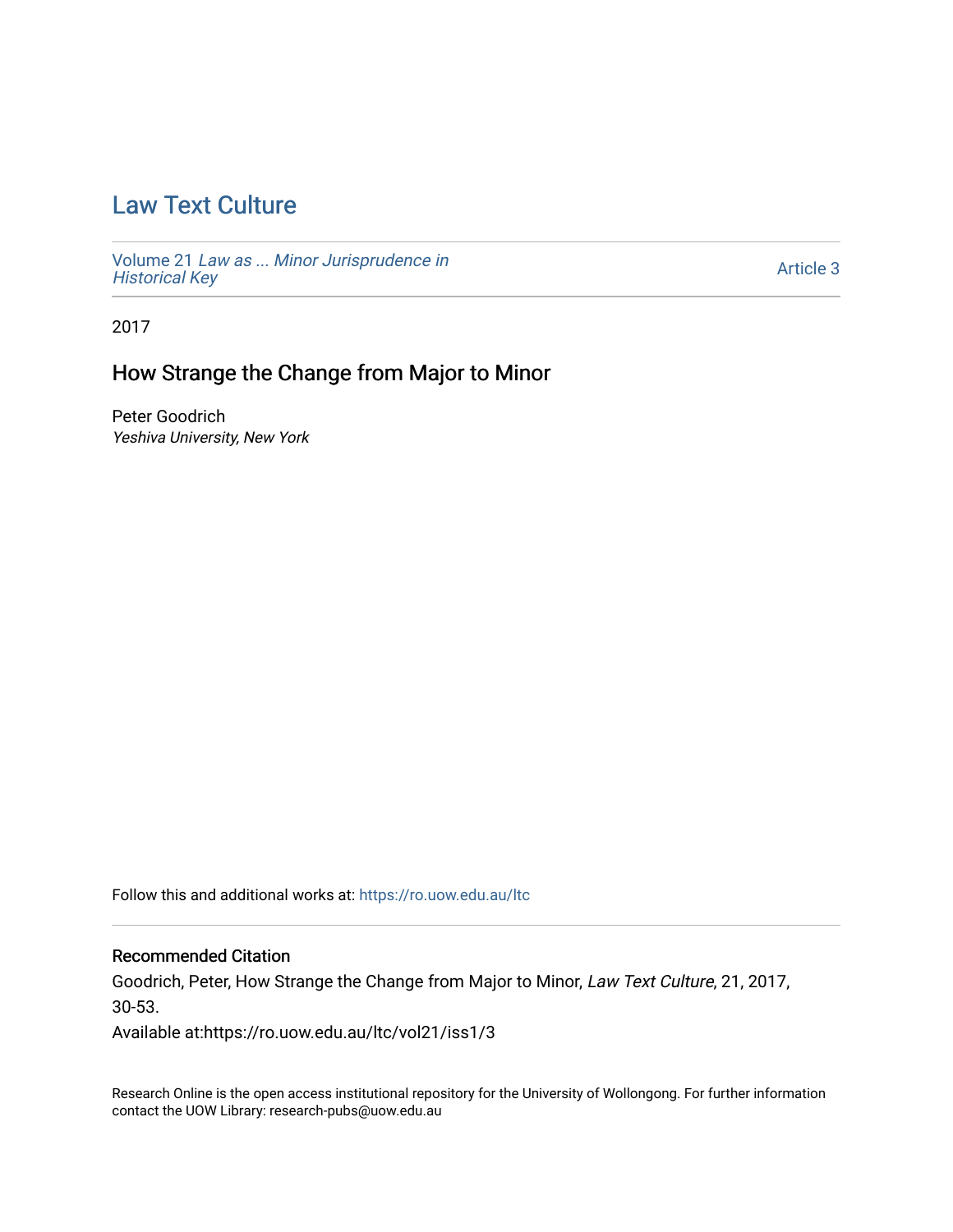### Abstract

The lines from a Noel Coward song provide the appropriately melancholic and suitably ambiguous title to an excavation of the ontology of the minor. Associated theologically with the abrogation of all law, the minor is the child, play, the modal chord that challenges, subverts and displaces the certainty of the major key and black letter law. A minor jurisprudence is argued here to be a lifestyle that challenges the extant legal form of office, the establishment as doctrine, the stasis and complacency of the institution.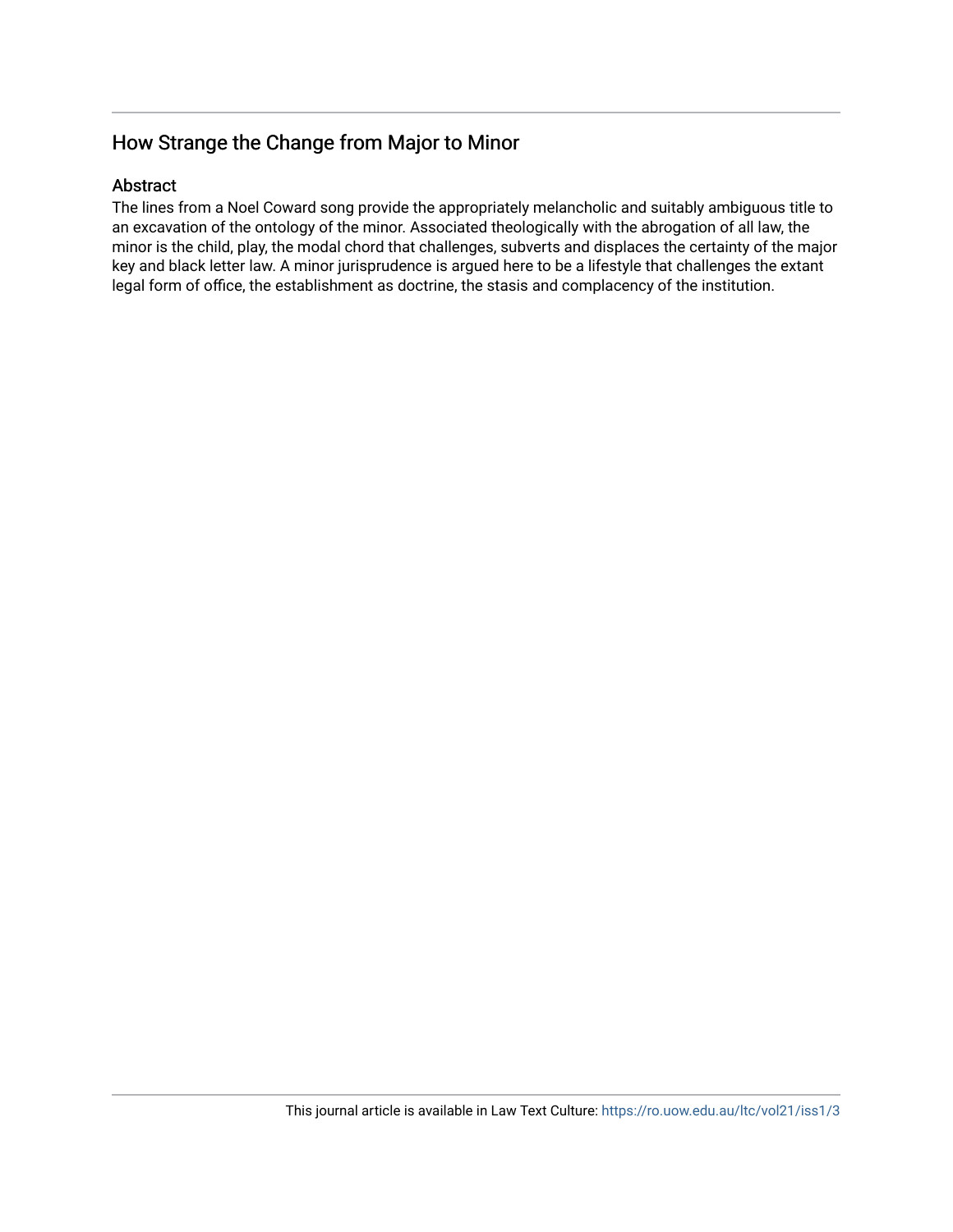### **Peter Goodrich**\*

The celebrated *Wits* of the MISCELLENARIAN Race, the *Essay-Writers*, *casual Discoursers*, *Reflection-Coiners*, *Meditation-Founders* and others of the irregular kind of Writers may plead as their particular Advantage 'That they follow the *Variety* of NATURE' (Shaftesbury 1714: 95).1

An essay on the minor ought to be short, and yet I hope to fail in that as well. My argument will be that minor jurisprudences are in the best of senses lifestyles, existential modes of inhabiting institutional space, and that they entail an open, plural and expansive thinking. The rumination of evoking minorist positions takes patience, care, time. So start with a non-definition. The goal of a minor jurisprudence is to cut holes in the fabric of law. The minor, aligned to the peripheral, the marginal and modal affect in music, if authentic, has to create a site of temporary evacuation, by which I mean an avenue of withdrawal and return, of exchange, and thereby the expression of a novelty in the putatively closed skein of legal rules. It is necessary to tear the seamless web. To break the strands that trap and hold the imagination in the dead zone of a sticky and immobile *lex*, the iron cage of a putatively comprehensive rule, decision, or other major mode of code. The minor rends, and thence performs a rendering through which the excluded, the others of law, the laws of others, and in methodological terms the peripheral passions, enthusiasms, tones and relationships, movements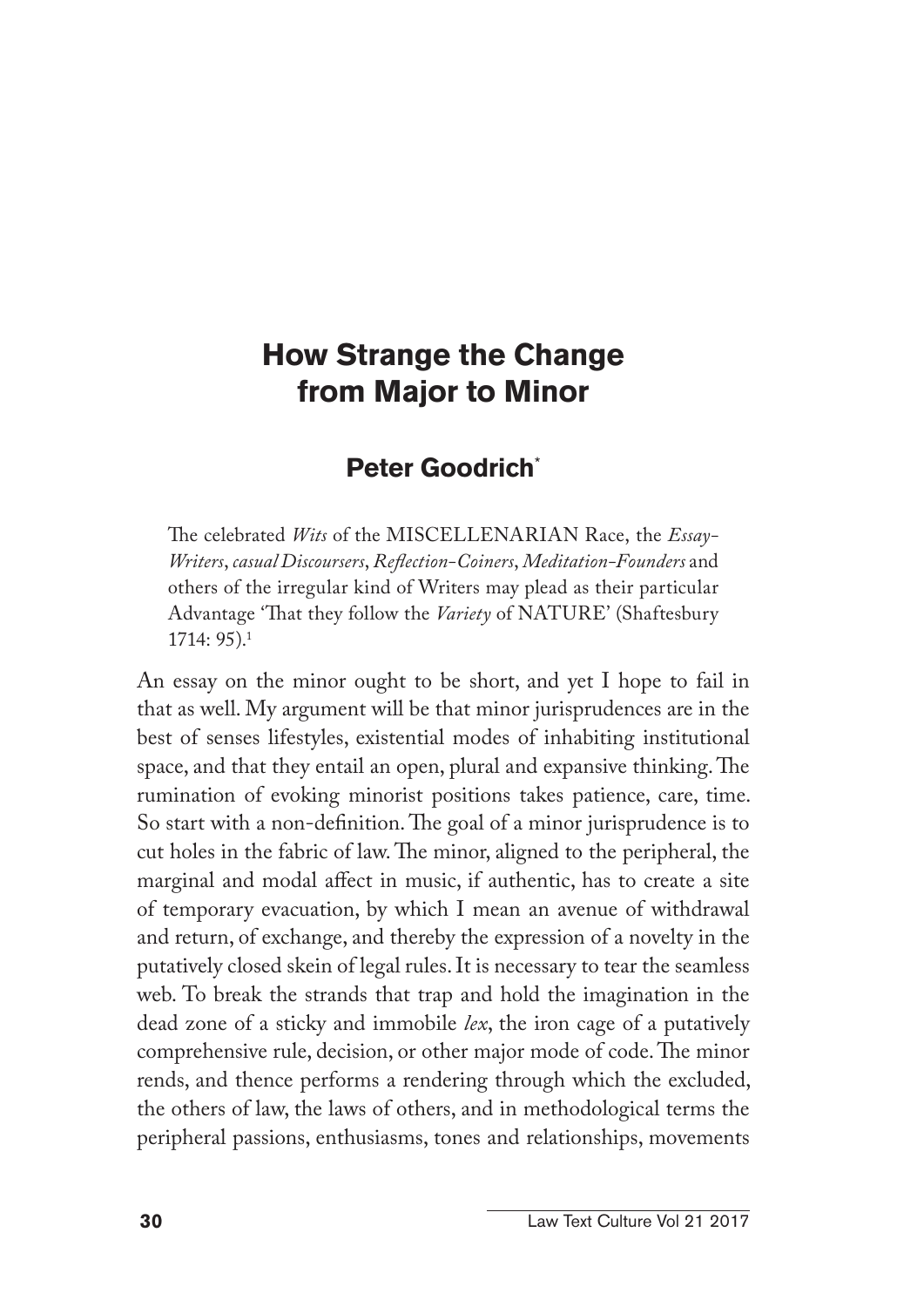and moods, potentially intervene as critique in law. What is sought is precisely the transitivity of fabrication, the event of spinning the web, the practice of making, the invention of the strands that bind and leave adrift. There is the goal, the future of the minor, in its alternation of the major mode, in the past that was discarded, the practices that were denied, the strangers who were kept out. It is necessary first to step back, to withdraw a bit, to subtract from, to find a space and so assess the connotations of a minor jurisprudence through the concept of its minority.

From the Latin *minus*, minor is smaller, or less, the equivalent of *parvus*. In transitive mode, *minuo*, means to make smaller, to subtract from, but intriguingly the primary meaning in medieval Latin is Franciscan Friar, *frater minor*, while *minorissa* refers to a nun, a minoress, and by extension to humiliation – *minorativus* and so an exclusion, a diminution and dismissal. Finally, *minoritas* means under age, preceding majority.2 It is the latter juristic meaning that is listed, for instance, in the *Manipulus vocabulorum* (Levins 1567: 110.8). The lesser, the minor, is attached to the major and as Partridge excavates the etymology, it complements *magister*, from *magis*, and thus minister from *minor*, as someone who assists in governing 'a religious cult, a public office, finally one at the head of a political department  $-$  cf "minister of religion" or "of the Crown"' (958: 406). The trajectory of the minor, at least linguistically, is towards the major, the *magister* (the magistrate) but not the *maximus* because sovereign, state or *hieros* is that from which the lesser, the servant, the official in his *officium* is subtracted and placed. In another variation, *ministerialis* also leads from public official to minstrel and minstrelsy, the music of office, the tone of governance, the rhythm of decision. In musical theory the minor mode was attached most usually to a softer and more melancholic tone, to *cantus mollis* and by extension, if it is a minor jurisprudence, to *ius mollis*. The beige and brown tones of the Franciscan *frater minor*, who has given up all possessions and all temporal law, who is happy to be less than, and withdrawn from, can be heard reflected in the affect of the minor modality and keys (Lester 1989).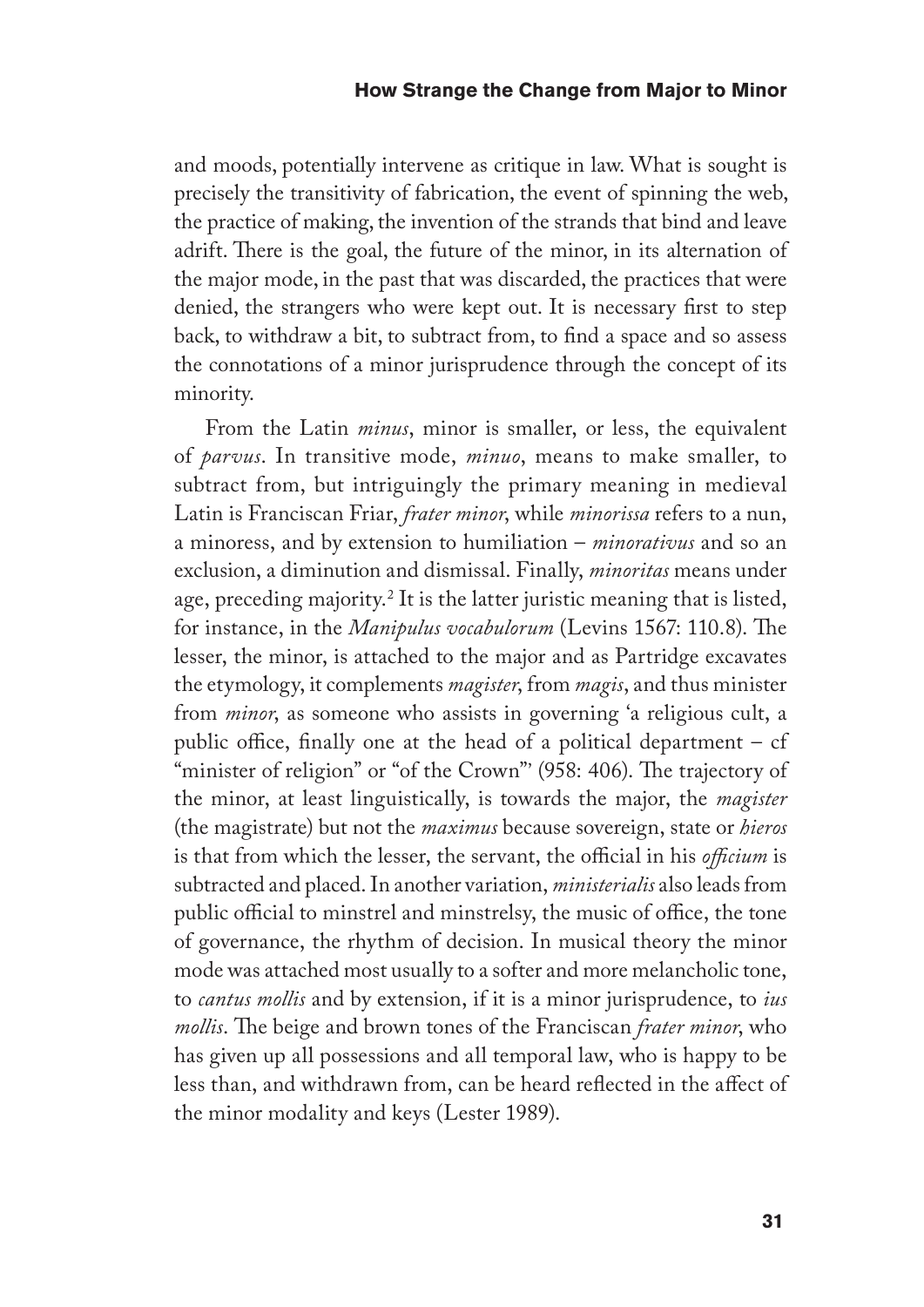It is in that crucible of theologico-juridical meanings that the potentiality of minority subsists in the present possibility of taking away from, abrogating, suspending, unfinishing. To the monumental quality of hierarchy, and to the musical mode of *durus*, the affect of a harsh and inflexible tone, the minor counterposes a modest movement within law, away from law, in the resuscitation of lesser writings, a legal scholarship with passion and, to coin a term, a jurisprudence of *minumenta*. The term, to be precise, is found in a writ of commission in William West's *Symboleography* and references a list of diverse testimonies and written proofs of ownership (1601: 192 verso).<sup>3</sup> The glossographer and barrister Thomas Blount lists *miniments* as the evidences of all kinds of writings in the legitimation of legal title, and I would add, now, much later, in the making of a juristic point, in the advocacy of the minor, of the rend, and of the open (1670: s.v. miniments).<sup>4</sup> The minor is the crack in the edifice, the fissure in discourse, a site of incompatibility and novelty that Foucault more patulously termed the diffraction of discourse.

Oh to go back, to break the self, to collide with an autobiography, mine or another, or better a collective autogeny, a generic bios that writes, that is thought.<sup>5</sup> So I will not retrace my own minor path, the tracks of the traceless. I have inhabited the minorist office in my own way, in the space of my idiosyncratic fabulations. I have laughed at, with, against, and as the law. So where else, where new to start? What minstrelsy of beginning, what minor chord will please the horde? The answer, for me in my withdrawal, at the point of opening, seems to be in childhood, in minority as subtraction from, going back, withdrawing so as to redraw, to begin again, to act differently. The technique is that of *destruam et aedificabo*, translated into method as the deliberation on a minor past, a past of minority, and its erasure by the affects and forms of my major modality. Common lawyers have their inverted version of this genre of approach expressed in various versions of the maxim *in majore summa continentur minor* – the greater contains the lesser, the major includes, absorbs and governs the minor (Coke: 1611, 5:15). The principle has a secondary and more directly political expression in the maxim *in praesentia majoris potestatis, minor potestas cessat* – in the presence of a greater power, the lesser power ceases. The higher office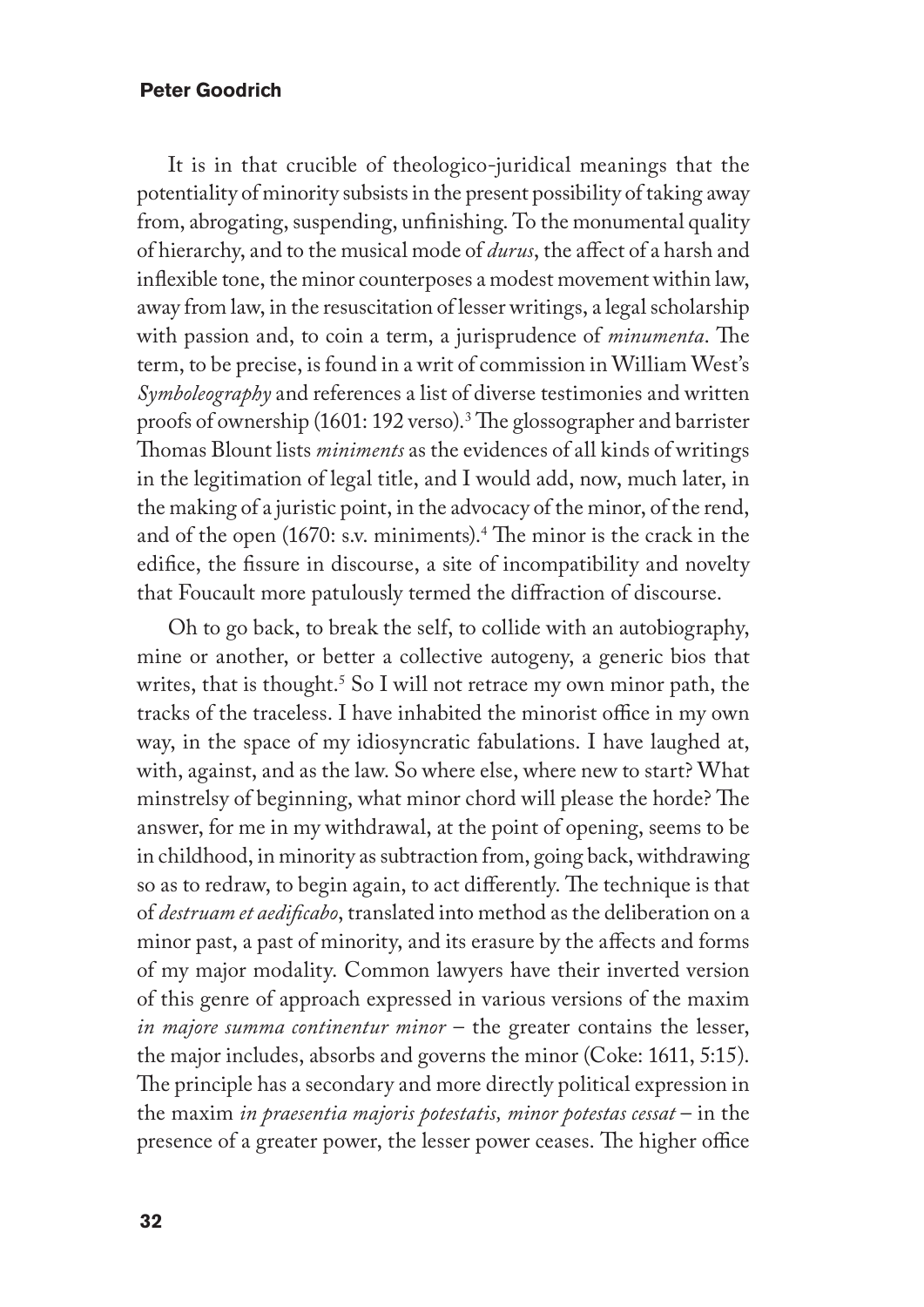carries with it the minor – *magus dignum trahit ad se minus dignum* (Coke 1629: 43). In all of these maxims, and the list could be lengthily expanded, the red letter type prolonged, the logic is one of subsumption and subordination, the minor is included in the major, the lesser is of significance only in becoming part of the greater but is nothing of itself, a point made poetically and *in extremis*, in the familiar and extant legal maxim *de minimis non curat lex*, which reads most usually as trifles, affects, little things, unusual acts that can be ignored as lacking legal legitimacy, as not being 'acts in law'.

The consequence of this logic of the greater, of the major premise, is that the minor is included in the mode of exclusion. The *ex-ceptio*, the exception in Agamben's lengthy elaboration is the invariant strategy whereby 'something is divided, excluded, pushed to the bottom, and precisely through this exclusion, it is included as *archè* and foundation'. (2015: 264) It is thus not simply that the numerically superior is preferred but that the minor has neither jurisdiction nor status in the common law tradition: a minor cannot agree, cannot hold property, cannot govern, or act as a guardian, and is not to be believed when giving evidence without corroboration. Technically the minor is *alieni iuris*, in law but out of law as being in the power of another. Such is the view of the minor from the perspective of the major, its inclusive exclusion being predicated upon the tutelary status of the origin as juvenile, as lacking reason and capacity, as mere fact, inchoate, nascent and as yet, not yet. The initial feature of the minor is thus relational, what used to be termed dialectical, and resiles upon a looking back, a perspective constituted by and in relation to the major and thence the maximal as sovereign and sacred.

Minority, and here I borrow, for want of ambition, for loss of direction, from Deleuze, 'minority has no model, it's a becoming, a process' (1995: 175). It is in this view non-conformist, creative, and committed to fabulation. While that challenge to structure and to dogma is important, I am initially more interested in taking up the opening, the site and space of the minor as the point of internal contestation of doctrine, the alien within, the foetus in the heart of the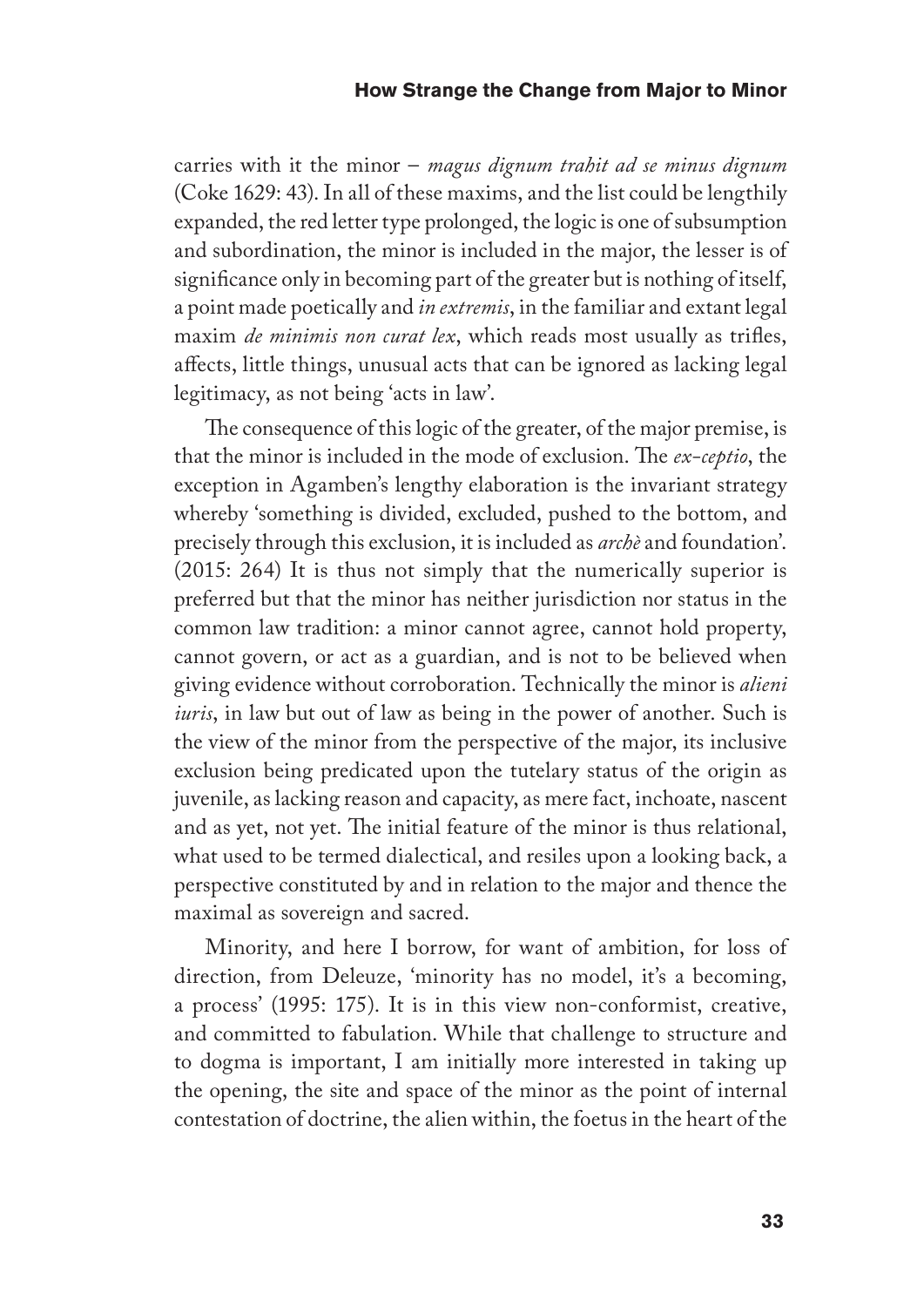present. From the perspective of the master and the major, of the old, of the law, minority is disempowered, fickle, unrestrained, unserious, purely emotive and so to be tolerated but constrained and on occasion protected or punished. The minor is technically in the wardship of the adult guardian, the parent or parent's surrogate who acts as the minor's trustees. What, however, of the minor from the space of minority? The minor exists nonetheless as the possibility of the major, it subsists as the ever present, emotive and unstable space of autobiography, of attachment, of an interior sense as visceral memory attached to inchoate promise, as image and relationship, fantasy and play. The child, as Freud would have it, is parent to the adult, mother to the woman, father to the man, and also, in an enigmatic sense, as I am arguing here, the unacknowledged author to the law.

Embedded in nascence, in the inchoate and imagistic domain of infancy, in the reverie of the body and in play, the child is a figure of creativity, a symbol of origin and of invention. That the child has no office and is not a person in law invokes an often remarked, distinct though limited sovereignty of the infant, a theatre of freedom that has as its initial defining features the inhabitation of images rather than language, desire as opposed to restraint, and fiction as the mode of the real. The knowledge of the child is pure experience in the *mundus imaginabilis* which in classical thought mediates between the sensible and the intelligible, and, to borrow from Aristotle, 'nihil potest homo intelligere sine phantasmate' – without imagination, nothing can be understood (1993: 24-26). For there to be law, there has to be desire and it is precisely in remaining in desire, staying with the phantasm, that promotes passion and facilitates action. It is in that space of fabulation that the *minumenta* of jurisprudence get written and the minor as project takes up its juristic place. *Homo ludens* lies at the origin of *homo juridicus*. Literally, which is here to say in the imagined *corpus*, and legally, as in the materiality of the *corpus iuris*.

Start with the latter, with youth, image, body and desire in the law. Youth is defined by Aristotle as passion, as wanting too much, as imagination, image and play which gains a limited legal recognition in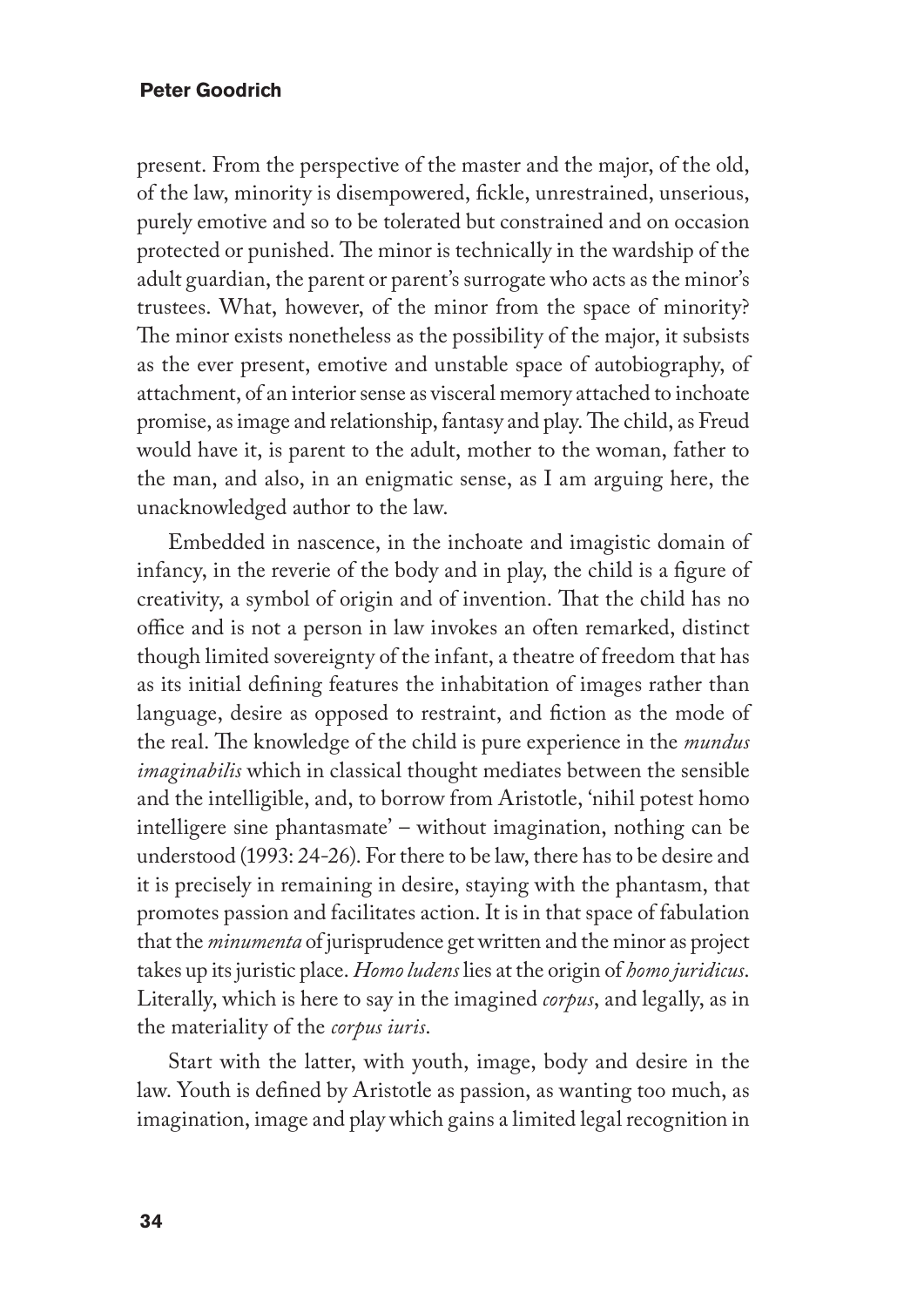the early concept of youths desiring, in love with, or in one translation, enthusiasts for law – *juventuti cupidæ legum*. 6 Jurisprudence is for Justinian written for youth, for minors, and it is in its classical form a pedagogy of institutionalization that channels the desire of the student into the art and artifice of the trinity of persons, things and actions – bodies, relationships and sacraments, in the theological argot, from which the divisions derive. The development of the subject and of the institution are parallel rather than different. The model for this symbolic permutation or second birth into law is theistically driven: 'The most private, the most intimate, that which is at the core of the very concept of the subject, to know the fantasm, is *already* marked with the institutional seal of genealogy. Every subject carries within him, if I can put it that way, the institution in the primary form of the institution of the family'.7 The Law of culture precedes and dictates the temporal law. There is, in sum, a doubling of minority and of subjection in relation to two parallel authorities, *oikonomic* and public, private and sacred. The latter is instituted in the form of entry into the text, and according to Justinian the *Institutes* were a cradle of the law – *cunabula legum* – opened up for you by the light of 'our imperial splendor', and so as to instill the principles of a universal legality in the heart of the subject.8 Resistance is futile.

The nascent legal subject learns to be a child of the text, meaning of the majesty and sovereignty of a divinely promulgated scripture. The instituted legal persona is an obedient minor, bearer of a filial fear, afraid of *hieros* and divinity, reverential towards the professors, faithful to the laws. It is classically made explicit that it is a crime to play or make jokes (*ludos*) about those who teach the law for the reason that 'this material will have been composed by the supreme indulgence of the Deity … consecrating as it were a fitting and most holy temple of justice (*sanctissimum templum iustitiae consecrare*)' (D. liv). Elsewhere in the *Digest*, acting or performing on stage is banned as a crime punishable by civil death (*infamia*), along with brothel keeping as another erotic and indictable art  $(D. 3.2.1).<sup>9</sup>$  Ulpian is later cited to the effect that athletes were not performing as actors, and that musicians, charioteers and those who administer public games also escape the ban.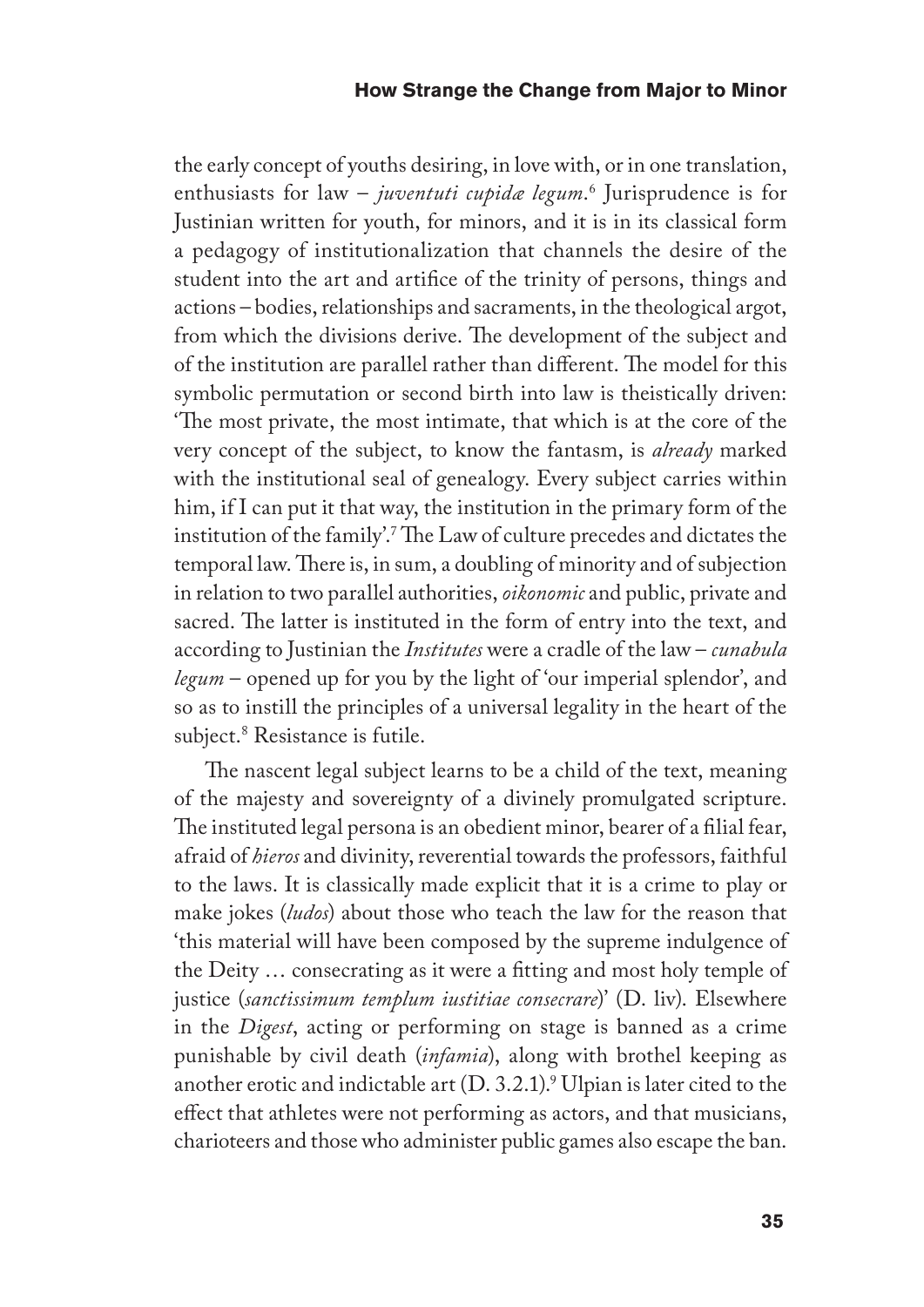The latter, the administrators, according to Celsus, are not practitioners of the banned and banishing theatrical art because they perform in the course of their office (*ministerium*) and not in the mode of players or practitioners of *artem ludicram*.

The attack upon the incidents of minority, upon play, levity, jokes, upon all unofficial reveries and fabulations is found at the very start of the *Corpus Iuris*, in its minority, as it were, as its minor key, though one could equally turn to the invocation of divinity and majesty in the preamble to British Acts of Parliament. The transmission of the major modality, the white keys, into the common law tradition comes again and directly in the insistence upon sombre tone, downcast mood, melancholic deportment and proper decorum which is explicit in the early modern tradition. The third dictate of the law of nature, according to the Stillingfleete's *Irenicum* of 1662, is that '*all things … belonging to the Government of Society, be performed with the greatest solemnity and decency that may be*' (1662: 93). The 'evil spirit' according to the same source, is marked by 'the *bleaknesse* and *turbulency* of passion, as [also] the faint *gleams* of Lightnesse and Vanity' (More 1662: 1 & 15). Enthusiasm, according to a source contemporary with Stillingfleet is the sibling of atheism and is a distemper occasioned by melancholy, a *flatuous* and *spirituous* inclination and in all probability excess of wine (1662: 96).10 It is the law of solemnity, in any event, that dictates the sites and spaces of worship where grave and austere genuflection evidences that the appropriate honour and reverence are given to the divinity. The same mode and model applies to law in the exceptional form of the rules – if such is not too strong a term for these inventions – governing summary proceedings for contempt of court.

To understand the modality specific to law one can move from the theological dictates of the *lex divinae*, to the rules of respect, the prohibition of levity and requirement of reverence in the courtroom. The liturgical character of trial has stringent rules beginning with the assertion that 'the punishment of contempt is the basis of all legal procedure', as intoned in the first modern treatise on the topic by Sir John Fox. It is certainly relevant to note the origin and continuance of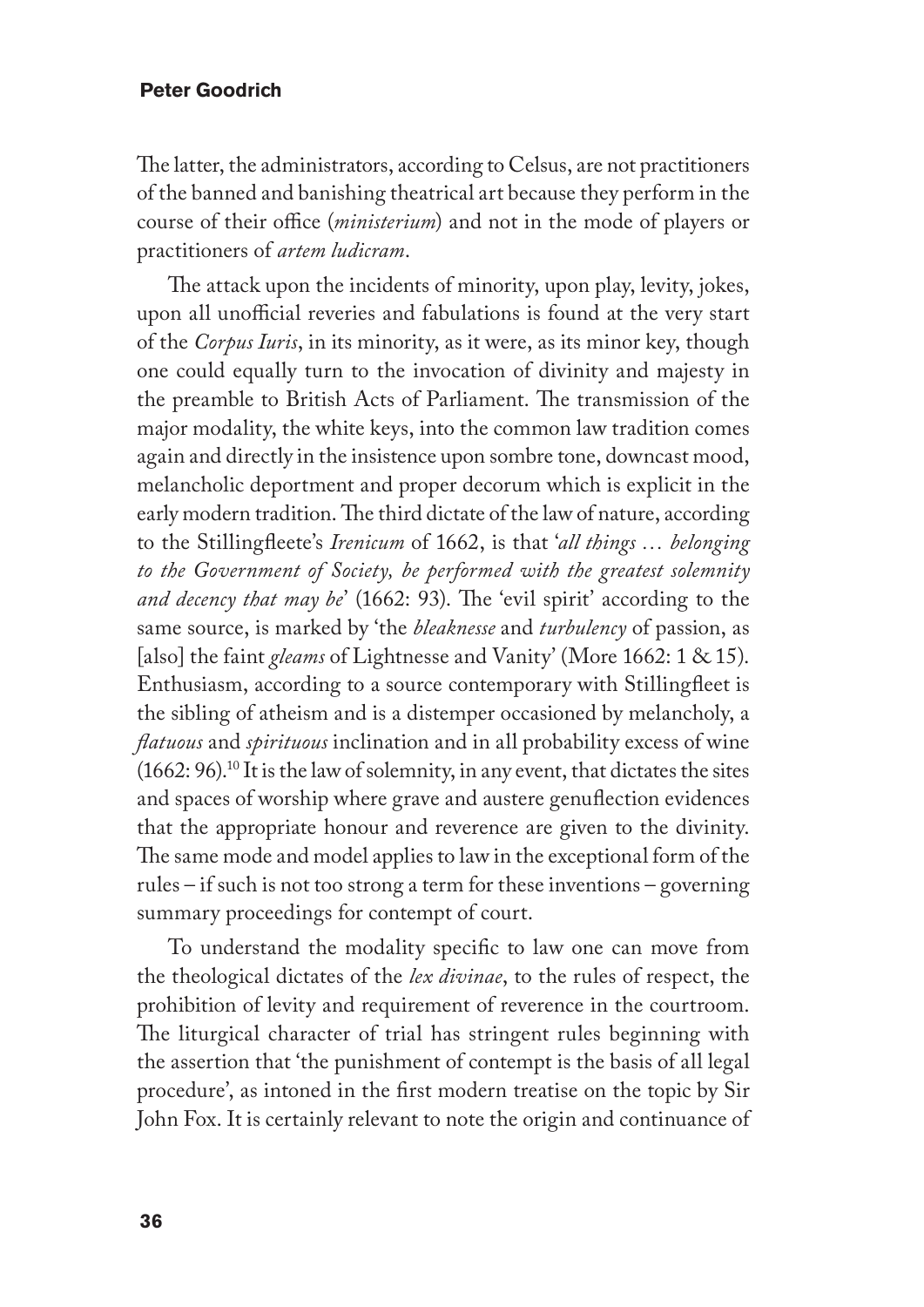this primary and radical aura of sanctity and its dictate of ceremony that accompanies both the court and its *dramatis personae* (1927: 1). The ban on disrespect – the common law abhors contumacy – and the summary punishment of any levity, mockery, satire, and playfulness not administered as part of a court office or *ministerium*, institutes directly an atmosphere of gravity, deference of behavior, deflection of emotion and suppression of affective relationships. The root, as I have adumbrated above, is theological and the early case law confirms this in two modes. First, according to Bracton and instantiated in medieval decisions on scandalizing the court, the root of this 'unwritten' rule, this natural law of governmentality, lies in Roman law and specifically in the sacred character of all things public. For the common lawyers, it is the majesty of the crown, the dignity of the sovereign and the priestly character of the judges that institutes the comparably somber affect and mode that envelops the spaces and the ministers – historically the *sacerdotes* – of law.11 Contempt of court, *contemptus curiae*, is *contemptus iustititiae*, and originally incited capital punishment because 'there is no greater crime than contempt … for all persons ought to be subject to the King as supreme and his officers'.12

That the institution of deference – one might say of deferring, of endlessly postponing minority – is the founding ground of hierarchy and a first principle of legal dogmatics can be evidenced by the second feature of the law of contempt, which is that it is an unwritten law. It takes the form of a structure, a law of nature that is 'as much a part of the *lex terrae* and within the exception of Magna Charta as the issuing of any other legal process whatsoever'.13 The exception referenced was to the extant and continuing common law, to which unwritten tradition contempt belongs as coeval with the courts themselves, and instituted in the indefinite time of antiquity against novelty, which indefiniteness has 'no priority or posteriority to be discovered about it and therefore cannot be said to invade the common law, but to act in an alliance and friendly conjunction with every other provision which the wisdom of our ancestors has established for the good of society'.14 In dogmatic jargon, *nullum tempus occurit Regi*, time does not run against the King (Coke, 1629: 273).15 In other words, there is no source but rather an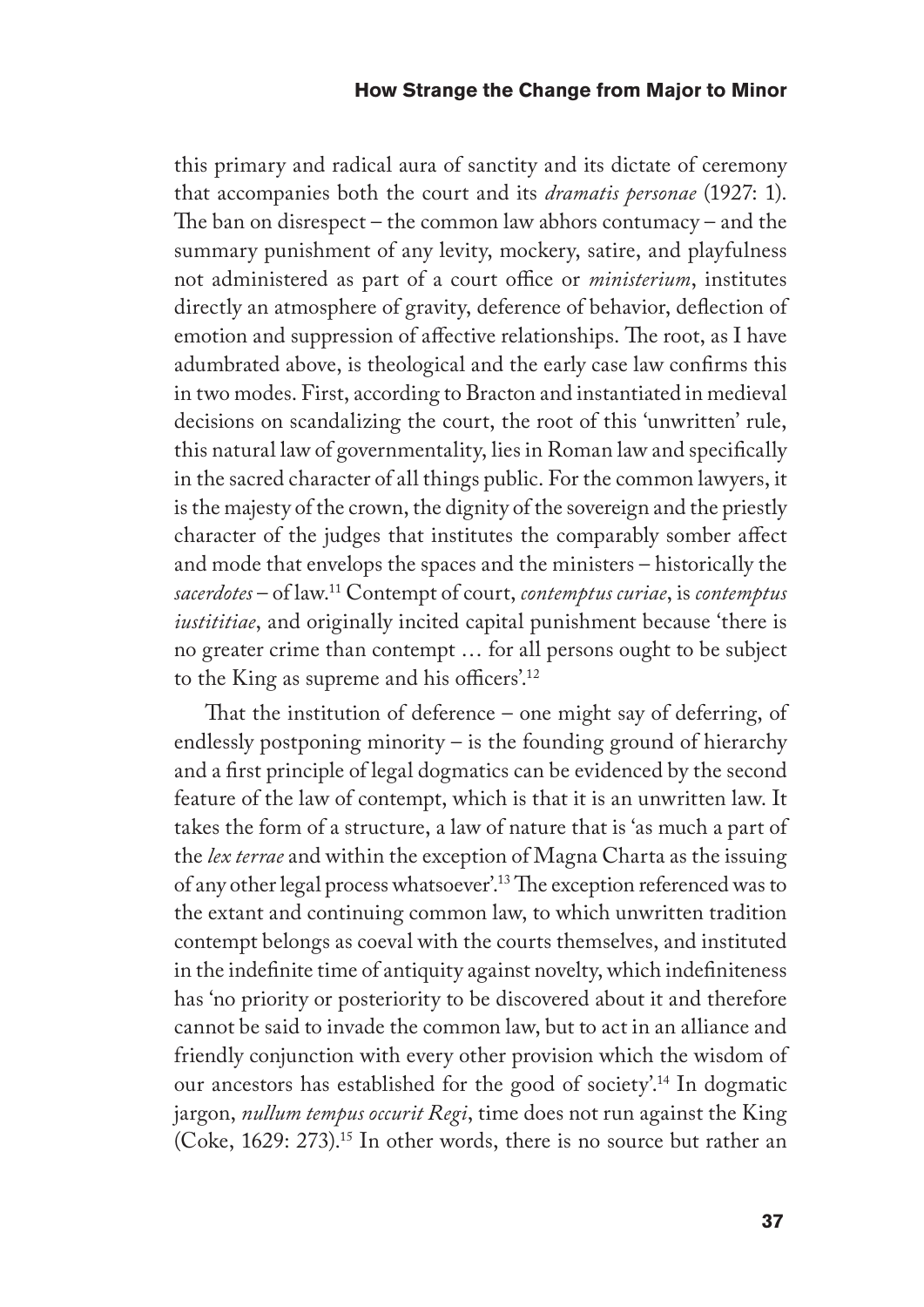unwritten tradition, an image of the image to be protected, which Blackstone captures rather brilliantly in stating that 'the Judges of the Court upon testimony of their own senses, shall decide the point'. The example Sir William gives, is of youth, or in the colorful legal argot, 'non-age' as an object of sense that can be tried by inspection and the irrefragable proof of 'ocular demonstration'.16 Size matters. The sense of minority makes sense of the minor as something excluded.

In the later case of *Almon*, the Chief Justice makes an equivalent diagnosis, though somewhat differently, in stating that the law of contempt requires that 'homage and obedience [be] rendered to the Court'. There is the phantasm of law, in the decorum of the court and the regalia and other indications of majesty that attach to the ambulant personage of the judges and other ministers of the sovereign. There too, in those bodies, lies the site of desire, the world of juridical imagination in which the body of the judge accedes to the mediation of the reverie of images and the synesthesia of presence. The insistence upon the *in vivo* character of trial and the aura of judicial sanctity plays a crucial role, and institutes an affective space or major key into the context and interlocutions of the courtroom. A liturgical space is a separate one in which rule, life and affect are solemnized and joined together.

The upshot, my point your honors, the trajectory of this outline of the control of manners, the dictation of honour and homage, humility and minority in the face of law's liturgical presence is to argue that hidden in this office, the minus of the *ministerium*, the worm in the brain of legal being is precisely the persistence of minority, the alien desire within, the jurisdictions of other discourses and other laws – of space, of love, of movement, of sense, of images, of play – in the interstices of legality, meaning in the body that makes and here that is devoted to studying, that teaches, which is to say reproduces laws in their increasingly diverse forms. It could be argued that a minor jurisprudence is written for other legal scholars, that its teaching is confined to professors and their doctoral students, to trainee academics, the children of Socrates, but if it is to be meaningfully political it has also to address body and desire in the training and practice of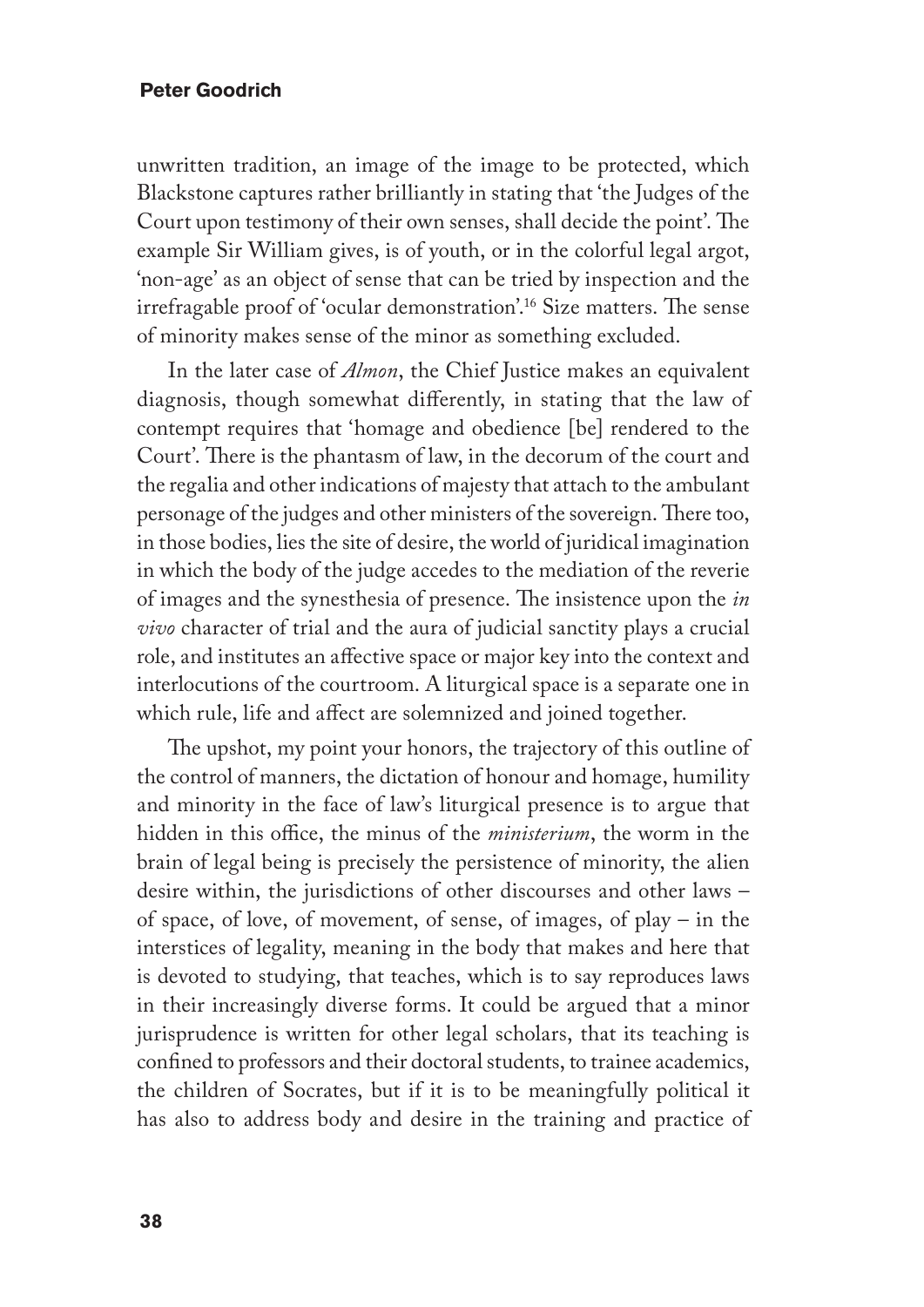lawyering. The minor jurisprudence, *mos minorum iuris docendi*, must address the minors.

Quietude, somber dress, melancholic deportment, abstention from drink and from sex, avoidance of games, tobacco, drugs; keeping early hours, a shaved face, routine and unending study are all express desiderata of the early manuals of legal pedagogy in which, as Fulbeck puts it, 'law and religion do lie down together' (1829: 2). Even up until the 9th edition, Glanville Williams' *Learning the Law,* a popular text for youth desirous to study for a law degree, stipulated that dark dress and somber manners were the appropriate decorum of the law student. It is not, however, the express representation of the desired somatic body and deportment that is at issue but rather the mode of instituting, the method of inculcation which disciplines and solemnizes the subject, and which above all instills the chorus of juridical emotions. How to tear a hole in the cribbed and cabined constraint of legal affectivity? A beginning can be made by returning to an early minor jurisprudence, the work of a philosopher poet who moved to study law and attend the Inns of Court. Abraham Fraunce, in a largely forgotten work on legal logic makes the immortal point that the flaw in legal method, in the training adopted in the Third University as it was then called, the Inns of Court, which were the only place formally teaching substantive, Anglican common law, was closure: 'you would love the law, but *sine rivali;* you would reign, but alone, *hinc illæ lachrymæ*' (1588: fol. 3 recto).17 He found, in this book of logic as pedagogy, that the legal discipline was estranged from the university, and its practitioners a clique, a rabble of tenurists, that neglected not only method but even their own history and concepts as encapsulated in their peculiar diction and their misprision of their legal words of art.<sup>18</sup>

At the root of Fraunce's critique of the clique, the harpies of the law courts, the most unlearned of the learned, is the diagnosis of an error in the relationship to legal minors, the students of law who receive no adequate education, no viable instruction in the *mos britannicus*, because they study only confused cases in the arduous yet cloistered context of apprenticeship and practice in the Inns of Court. Their pursuit of law,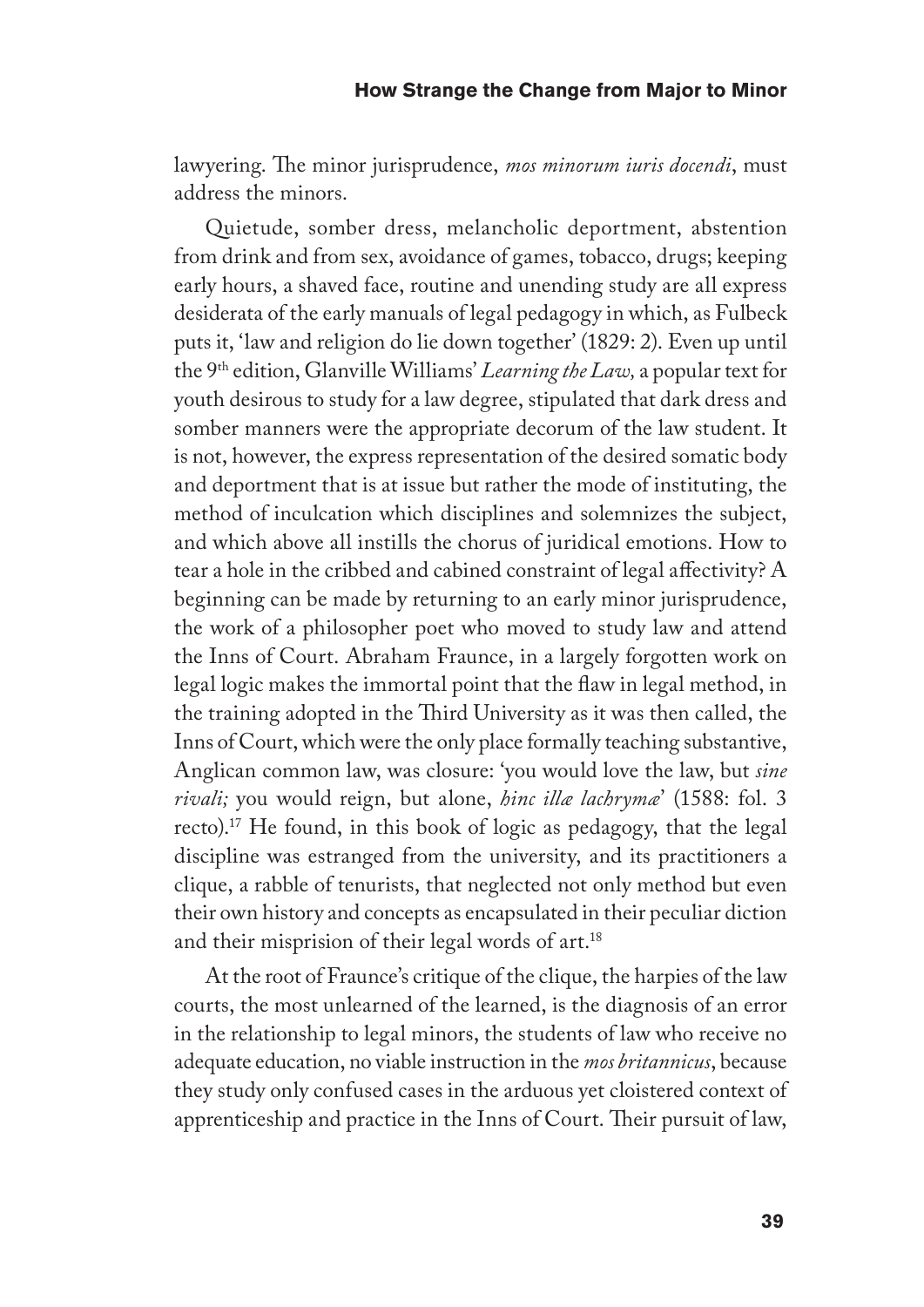of a singular law, of a practice, is rote and venal, a formality and not a passion, a means and not an end. The result is likely as not confusion rather than creativity, compliance, timidity, and frequently depression. Vico can provide further support in his lectures on education where in the sixth oration, agreeing with Fraunce, he states of legal study that 'here there are tears, here there is misery' (1993: 126). The immediate reference is to parents who force their children into the study of jurisprudence to bring honor to their family, and for financial gain. He proceeds to argue 'that as long as the respect due their fathers binds them, they continue to pursue those studies unwillingly and with disdain and do not cultivate them either seriously or with enthusiasm'. Only once the bond of 'filial devotion' is thrown off, and only if the neophyte persists in law, is there any chance of developing a passion, engendering enthusiasm, and having learned nothing the first time round, starting again, and learning for herself.19 Only through a species of rebirth, a resistance to institutional conformity and the norm of the major, of the contemporary version of the law and the prophets, can the possibility of playing the jurist, in Olivia Barr's terms living with the law, performing the office of a critical legal scholar, in its necessarily minor key, come into being.20 The symbolic permutation has to be matched to an imaginary permutation and the minor allowed the expression of their affective mode and minority.

Returning to the concept of the minor, childhood is when we grow, become and become ourselves. It is the dominion of the imaginary, the *ius quaesitum alteri*, the space of inventively phantasmatic relations to the social and the site of prefiguration. There are returns to infancy and rebirths, as Vico indicates but the key lies in the attributes of origin and origination, novelty and becoming. A minor jurisprudence is minor first, as Dorsett and McVeigh's elegant study of Salmond copiously implies, because it is written for and taught to minors. It is a pedagogic text for students: 'The general audience for jurisprudence was for the most part students who would take up positions of office within institutional life' (2007: 778). Even here, the trajectory of the audience is likely at this stage of development in the main antithetical to, if not hostile towards, the minor jurisprudence expounded by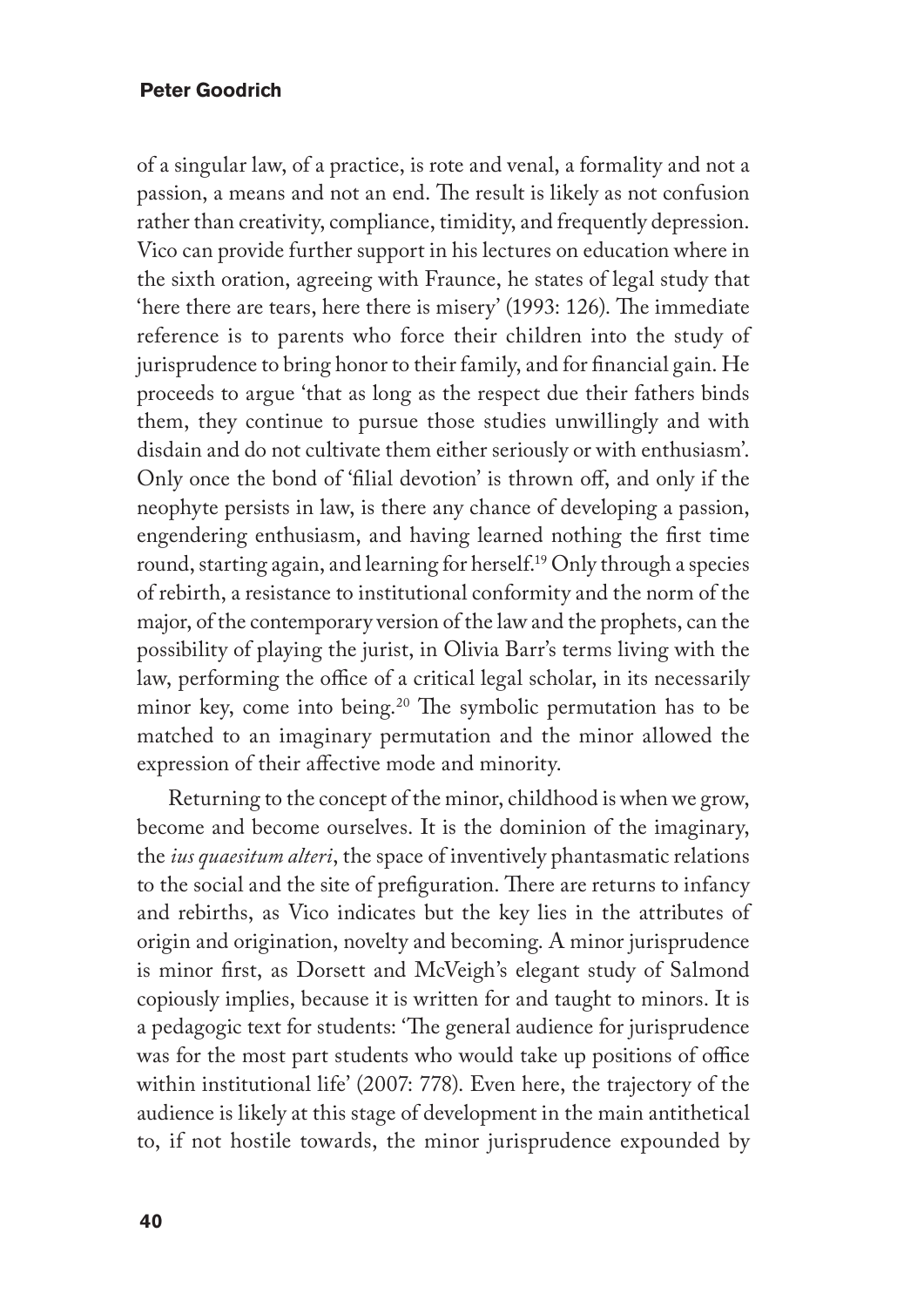the practitioners of *minumenta*, whose evidencing of law and title is through diverse writings, through an interdisciplinary and figurative imagination in the apprehension of the alternate realities or plural forms of legality. The practitioner of a minor jurisprudence identifies with minority and faces various modes of antipathy both from the minors, the students, their charges hurrying to office, emplotment and employment, and from the institution, for not conforming to the law and prophets either in style or in substance. A marginal position in the academic institution, escape to adjoining humanistic disciplines, a divided identity, isolation or depression can frequently ensue, although, ironically it is frequently the passion, the commitment, the enthusiasm of the critical legal scholar and the diverse race and gender positions that have followed from it that are most threatening and uncomfortable in the persona of minority.

Identifying with the minority is primarily what Deleuze and Guattari reference as qualifying the status of minor languages and minor literatures, although they also suggest 'juridical and political' implications. The minor does not exist in itself, but only in relation to the major, although this bifurcation is complex in that the minor is a deterritorialized language, a literature of the outsider, a continuous 'becoming of everybody, one's potential becoming to the extent that one deviates from the model'. For them the minor can become major because the essence of minority is 'a determination different from the constant … a subsystem or an outsystem'. 21 This is generally framed as some version of the critical jurist's dilemma.22 For Barr this is posed in terms of a choice between escaping the law or learning to live with it.23 The latter is interpreted as taking responsibility for one's office, the practice of law. The Swedish jurist and singer Elisabeth Eneroth elaborates upon this sense of responsibility, the ethical substrate of the critical jurist's minor role, by way of developing a model for justification of action 'in the sense of care for the reasons for a certain interpersonal course of action' within the ambit of applying the law.24 To Deleuze and Guattari's binaries, reversals, antinomies and dialectical switches, I would suggest instead a focus upon this *lex caritatis*, upon an erudition *in eroticis*, as Nietzsche framed it, one which walks slowly and attentively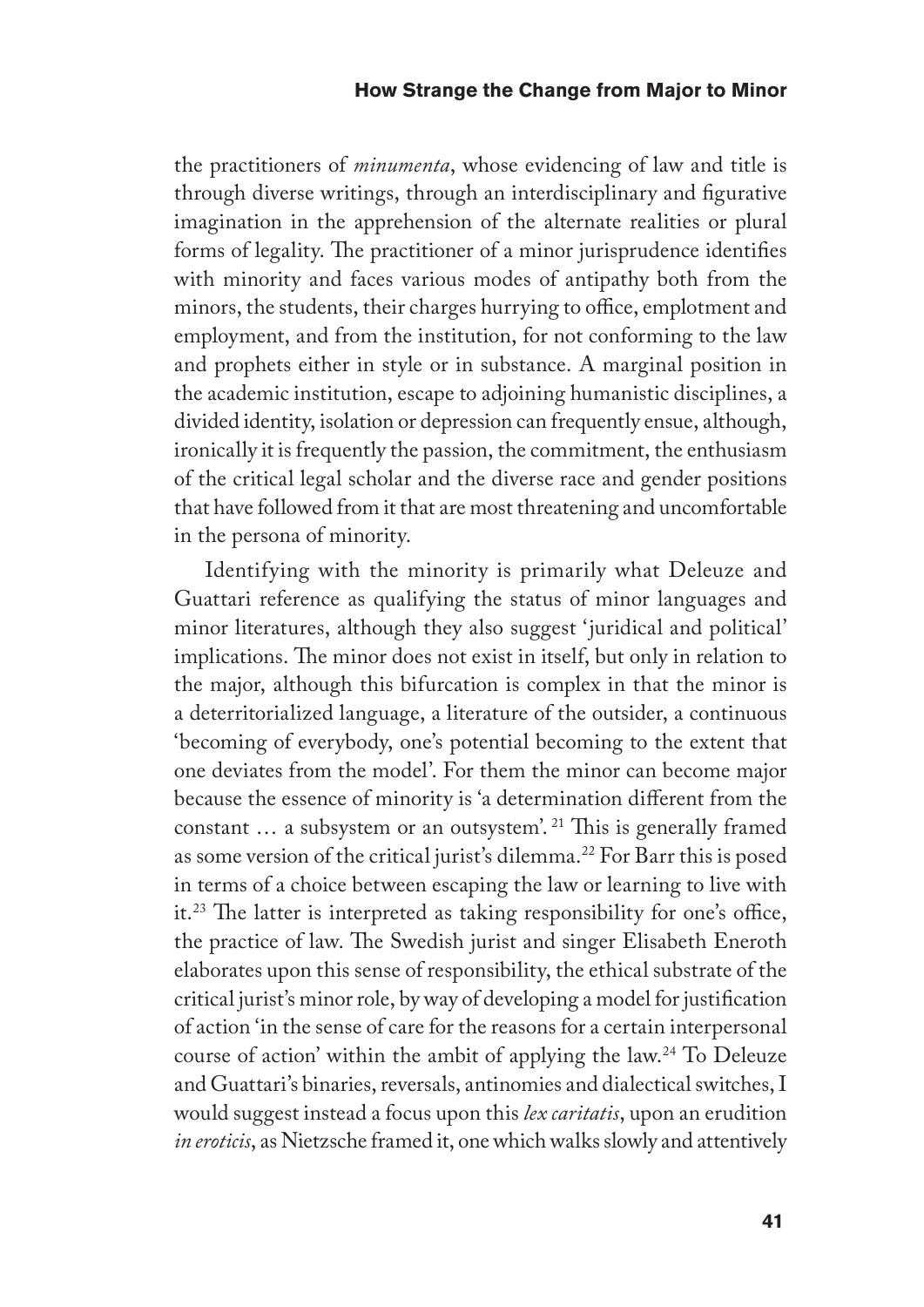in the space of amity and desire as they play out in relation to and as juridical practice. If the minor is an inconstant state of becoming, the unfinished project of a jurisprudence to come, then it implies both a 'minorization' and imagination, the will to fabulation, the autonomous gesture of a legal fiction concerned with the not yet, with forces as yet undetermined and relationships still to be built.

If the minor is not to be entirely oppositional, if it is to take its place as part of the legal institution it requires its own positivity. Critique is admirable as far as it goes, as method, as the child on the back of the norm, as rectitude of practice, but its tendency is to remain critique 'of' rather than substantive expression. To add something akin to an office of the minorist, a jurisprudence that is both pre-law and in law, is to invoke the radicality of the child, the force of the inaugural in the free play of thought. Barr suggests responsibility, and Eneroth advocates care and the building of trust through the practice of justification. These are facets of a humanistic project and of an equitable orientation, part of the *spiritualia* of office that perhaps gains its exemplary expression in the *ordo minorum* of the Franciscans as recently excavated and expatiated by Coccia and Agamben. The object of the order was life itself as the first law, wherein living lawfully was the primary dictate of practice: rule is life and life is rule being the constituent element of what I would propose as an emergent *mos minorum*. 25 Legal precepts become vital precepts: 'A law that is indeterminated into life has as its counterpart, with a symmetrically inverted gesture, a life that is totally transformed by law'.26 Acting becomes writing, life becomes law.

The *mos minorum* has the virtue of what St Francis famously coined as *regula non bullata*, meaning rule without papal Bulls, the absence of any pontifical authorization, and so a voluntary jurisdiction, persuasion through action and not legislation. This means a withdrawal from law, *abrogatio omnis iuris*, in favor of life, in honor of all things in common, in praise also of worms.27 The minorization of law into form of life, and rule into vital precept also greatly expands the meaning and expansiveness of right as a shared or common sense, an allencompassing synesthetic openness to the dominion of experience.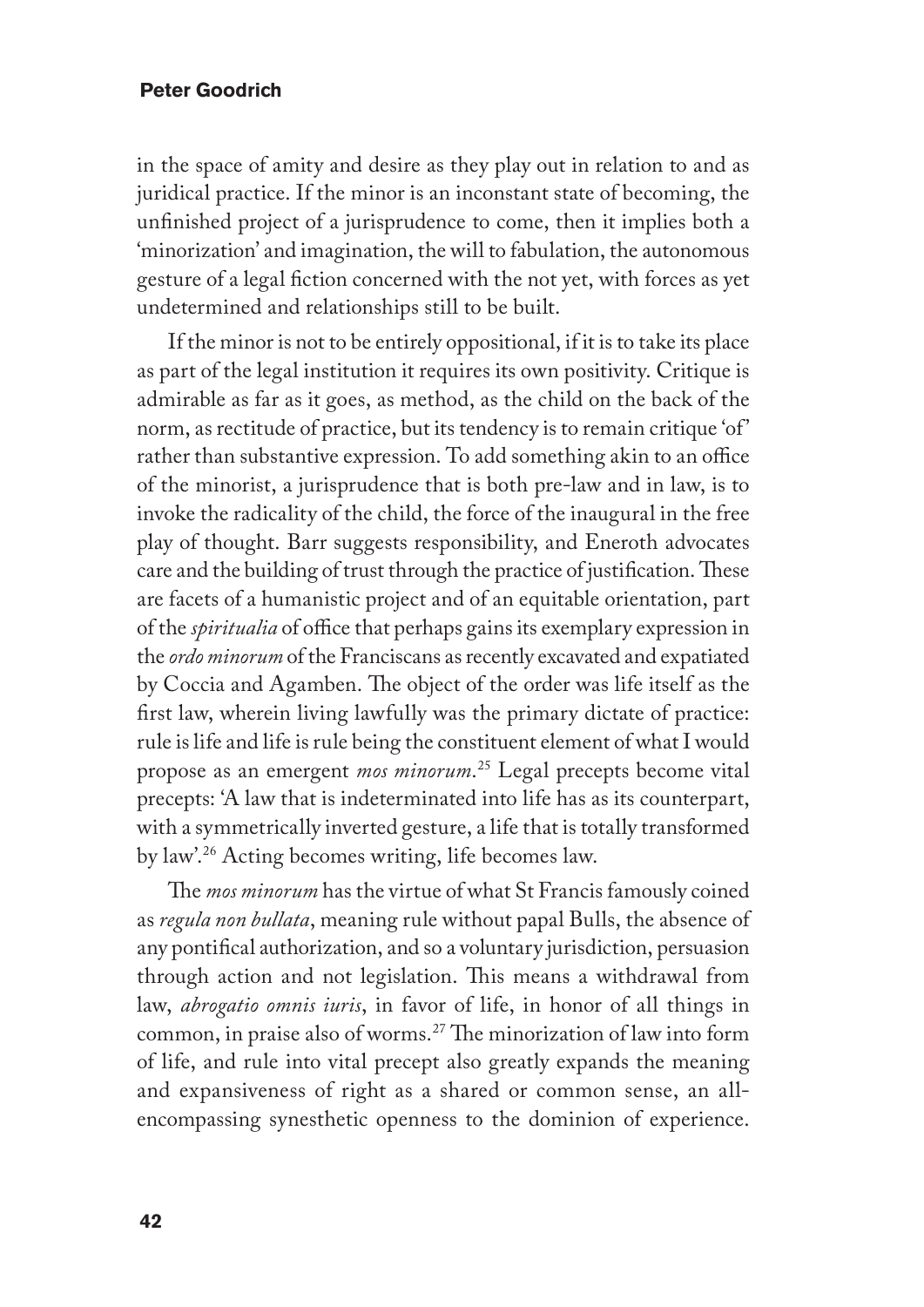Jurists, however, are no longer cenobites. The history is important mainly for another reason, which is related to the alternate potential of minority, the commonality of the child as vital expression and as opening through withdrawal, suspension and inhabitation of the institution of thought in the mode of singular universality, inscription that takes place impersonally, affectively, openly.28

Alongside the cenobitic tradition and the *mos minorum* of the *ordo fratrum minorum*, there is also the history of the minority of women which I took, years ago, in the last flings of love and youth, as the exemplum of the minor (1996; 2006a). The voluntary jurisdiction of the courts and laws of love offers an opening into a law of imagination, a surprisingly contemporary experiential and relational casuistry, an amatory set of affective precepts and practices whose guiding principles were visceral and libidinal and most definitely *regula non bullata* in that the *Tractatus de amore* was banned.<sup>29</sup> The case where the glossator Symphorianus expressly mentions the concept of minor judgments – *minoris iudiciis* – as the apposite definition of decisions taken, involves an encounter between lovers in the woods. She was playing with friends and he surprised her with a kiss to the hem of her dress. Such was his passion and her surprise that she fell to the ground and exposed her petticoats. She complained to the court of the Mayor of the Woods that the behavior was uncouth and upsetting. She received favourable judgment which was upheld on appeal to the High Court of Love (1731: 47). The judgment was founded on Ovid: who is counting how many times I have kissed your clothes?30 The decision was that greater care should be taken by the lover in approaching his inamorata. She did not like surprises and so she should signal that she knew and assented to his sartorial embraces. Passion could follow after honorable amends had been made.

The interest, the force as opposed to the credit, of the example lies in its imaginative and imaginary character. It creates and opens a world, the enduring discourse on the practices and purviews, relational intricacies and affective conflicts, the beginnings and endings of the amicable and amatory domains that we still inhabit. It is minorist in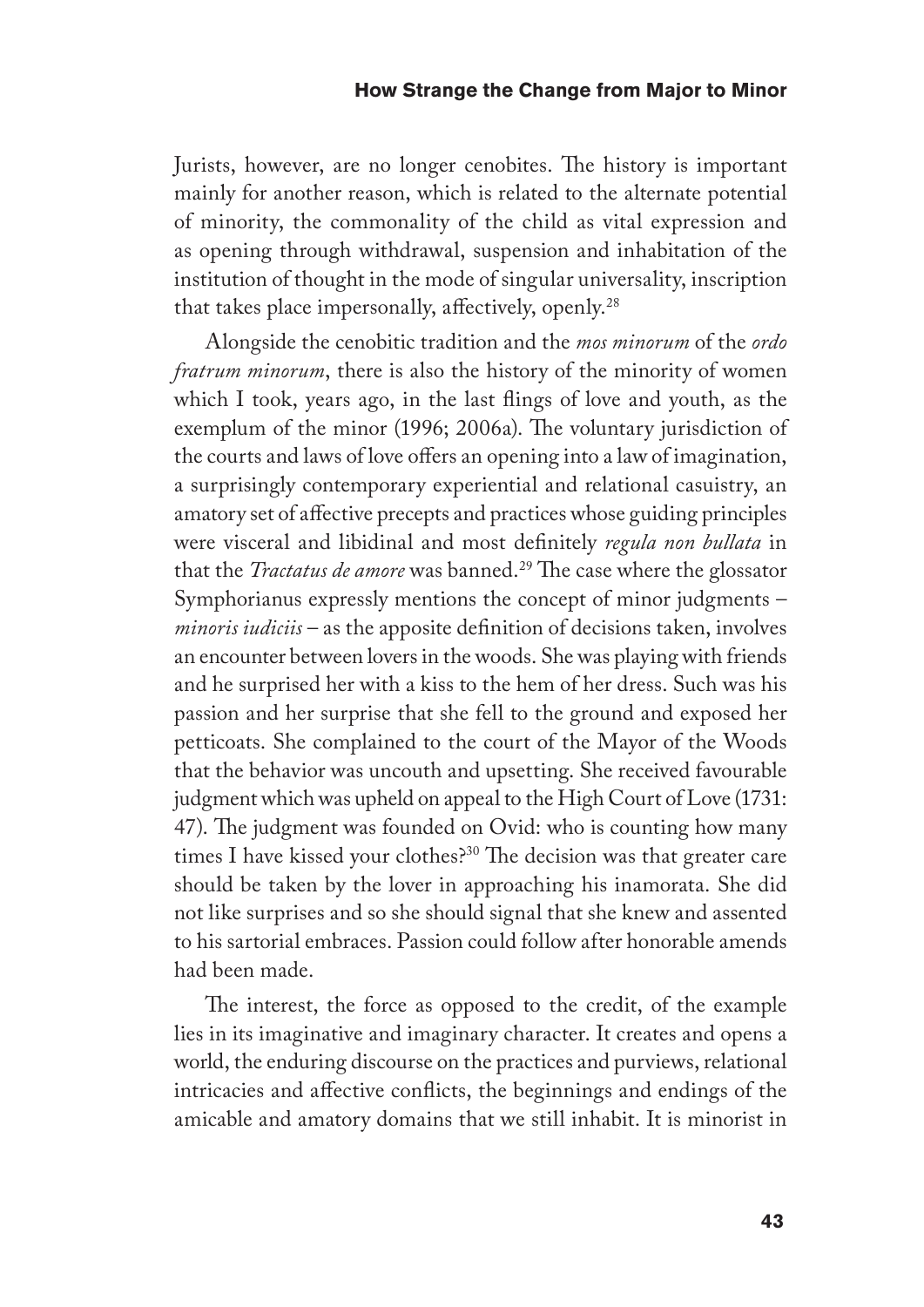multiple senses all associated, or so at least I have labored to argue, with childhood, with aspects of childishness here viewed positively and actively as the core, the opening of being and so equally, by extension, as the libido, the energy in jurisprudence. I will list these facets as a kind of manifesto for the child, for the *alieni iuris* in the *sui iuris* and as the best available indication of possible futures:

1. I am hesitant to put the record straight, for fear of being correct, for the lack of seriousness of it, but the subtitle of *Law in the Courts of Love*, was 'Literature and other minor Jurisprudences'. The minor is plural, but who reads to the end of a subtitle or bathes in milk any more? Symphorianus also stipulates the plurality of minority, its many courts and judgements. In being nascent, in becoming, the child is exuberantly several and a jurisprudential office of the minorist is similarly a multiple and floating event. No major reinterpretation, no great ark and covenant of a Kafkaesque 'literary continent', just an enthusiasm for the several and a recognition of minor and plural beings. Then decisions have to be made. The minor can be radically evil, dangerous, tortured, or open and full of aura and potential, fantasm and truth for you. Take your pick.

2. To be done with leaders, with above and below in thought. The judgment of love is predicated upon a non-coercive jurisdiction, absence of validity, whatever that most dubious of jurisprudential terms is taken to imply, in favor of mediation and remediation, the *lex caritatis* of facilitating relationship, trust, amity and *amor*. Minor jurisprudences, the offices of the minorists are here those of acting plurally, of becoming ears and performing the auricular tasks of transmitting the demands of desire, the passions and enthusiasms of minor causes in the pedagogic, tutelary, and practical institutional sites that we inhabit. Gnome for the gnomes, as it were, at least as a motto, as an ethically appropriate start. The site of judgement, to make the case, lies in the subject object relation as the fulfillment of a ligamen, a bond, a love between the parties, not one or the other but the phantasm, the 'nova persona' that is the imaginary product of their conjunction. The object of decision is the phantasm seen as the collective site of the union of subject and the active intellect.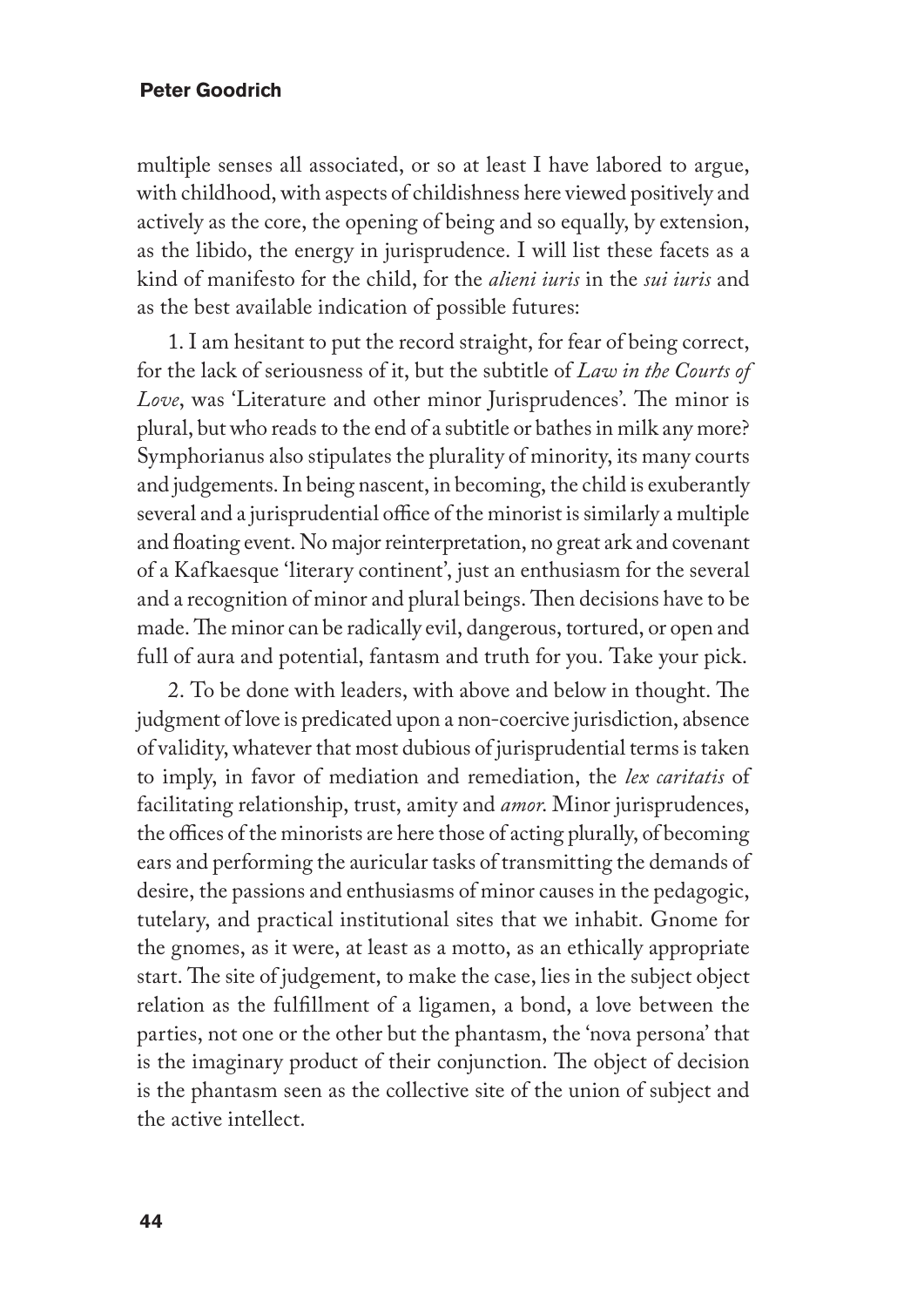3. The offices of minorists are always uneasy because littoral and liminal. The art of subtraction, the dilemma of withdrawal resides in the institutional dissonance of action. Re-emergence involves existential and political exposure, the taking of a stand in thought, facing up to being faced off. Joining the collectivity of thought is a dangerous activity for a jurist because it potentially weakens the discipline, the brand, and reveals the *arcana iuris* or mysteries of governance as inhabited in university settings. The jurists enjoy what in the old language of advowson are benefices, livings, and in that ecclesiastical sense seek to maintain the separateness of their *persona*, technically *ideona persona* or proper person, and the justification of their investiture in the benefice by virtue of *Aetas, Scientia, Mores et Ordo* – age, learning, morals and degree in law. The minorist, seeking through a moment of withdrawal a connection to an earlier or simply different state of disciplinary and existential being, the chronological and ebullient theoretical positioning before of before the law, has to withdraw, retract so as to uncontract, so as to question and thereby inhabit the phantasm of both being and being in an institution.

4. The major can be minor because the foetus invariably remains present at the heart of being. My favorite example is that of Lord Rogers in a case involving the meaning of the word family in the Rent Act.<sup>31</sup> Could a homosexual couple legally be husband and wife? This may seem obvious, but the case is initially heard in England, at the end of the twentieth century and, as one Law Lord put it, to term a same sex couple husband and wife would be 'to read "black" as meaning "white", [and] is self-contradictory and a nonsense'. To which Lord Rogers replies that the Act requires emendation for failing any longer to reflect the intentions of the drafters. Their thought must be rendered anew and for this it required a return to Selden's Queen of the Sciences, philology, and specifically to a lecture by the poet and Cambridge classicist, A.E. Housman on 'The Application of Thought to Textual Criticism' (1962: 142). Hardly a valid source of law and yet here an especially appropriate aid to judgment in its address of emendation of corrupt texts. Poetics to the rescue of law, a mixing of jurisdictions so as to create a novel application and allow new *personae* into the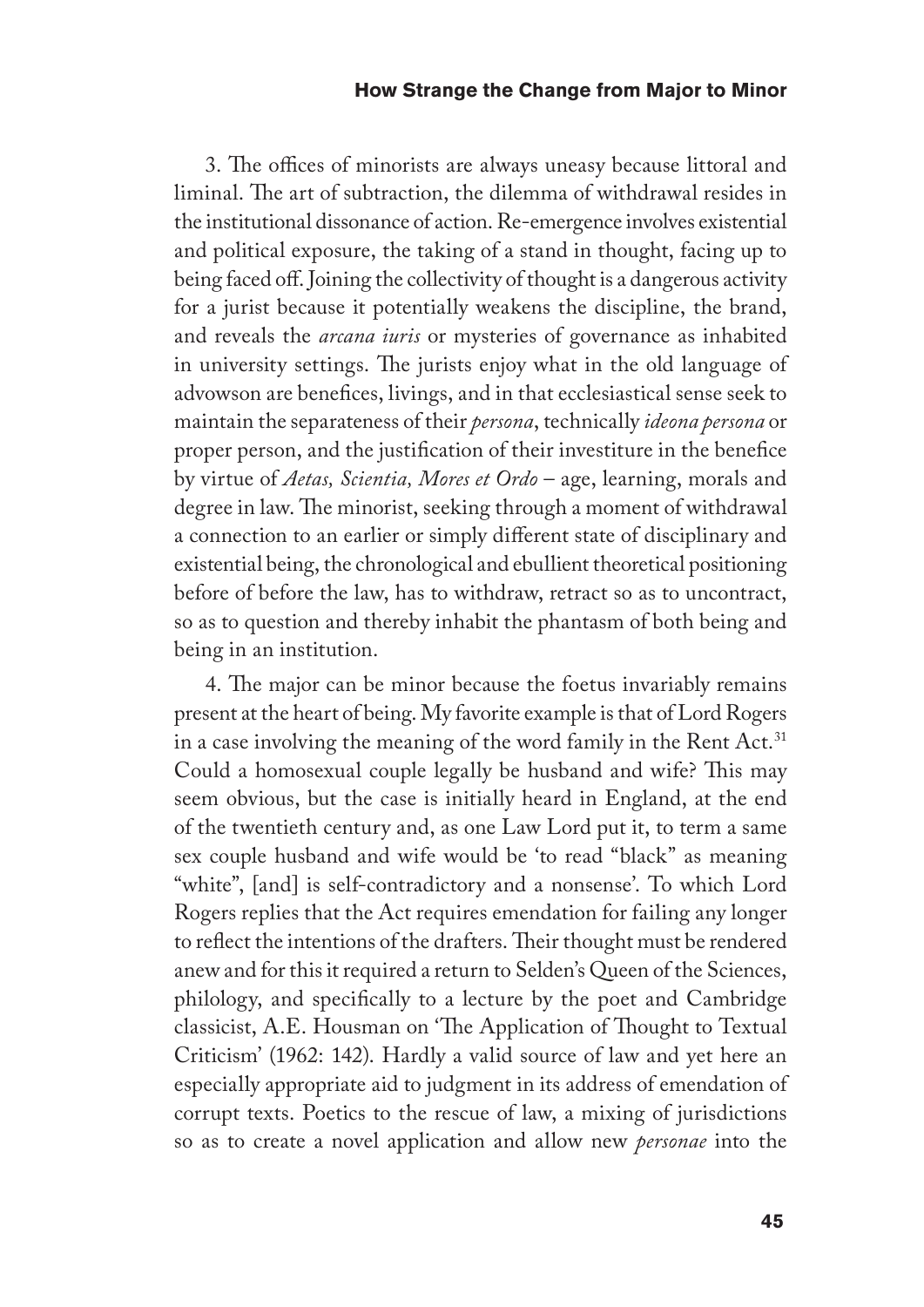web and worms of norms. Housman argues that 'the prime requisite of a good emendation is that it should start from the thought'. Lord Rogers, himself a scholar of Roman law, walks through the hole that he has cut in the fabric of law, while leaving Housman's 'addle-pates and impostors' to maunder and lie. More than that, just to accelerate a sense of the ethics of the minor, the emendation of the statute, as its wording relates to homosexual partners, is occasioned through the textual criticism of a gay poet's theory of corrupt texts and even worse manners. *Touché*.

5. Minorists are hedonists, that at least is my claim for the sense of critical minorism as the opening to expression of believers in the enjoyment of thought, the pleasure of joining in thinking as the form of life of a discipline outside of any individual ambition, project or career. It is the practice of thought, the ambulatory idea, the shared *character angelicus* of the intellect that is the site of withdrawal, the point of tension and release. Enthusiasm is the term that Shaftesbury begins to expound in a profane sense and as against the pontifications and other *regulae bullatae* of conformism and rote. The minorist is true to their *Daimon*, the outside within, the process of thought as attention to phantasms as the objects of intellection, the mixing of passion and imagination in the ambulant activity of the academic form of life. Shaftesbury tells the story of an itinerant enthusiast who was imprisoned and placed in solitary confinement without company or light. 'In this banishment from letters and discourse, the man very wittily invented an amusement much to his purpose and highly preservative of health and humour … he tuned his natural pipes' so as to form all sorts of 'articulate voices' (1999: 128-29). When he was released he composed a philosophical treatise on the topic of voice and sound. A minor work but one which evinces both the maintenance of enthusiasm in compromised circumstances and the will to think actively in confinement. An instance of the *Well Tempered Clavier*, the genius of a major composition that alternates in minor keys (Manderson 2001: 4-21). Don't stop.

6. I have said much about the attributes of image and imagination,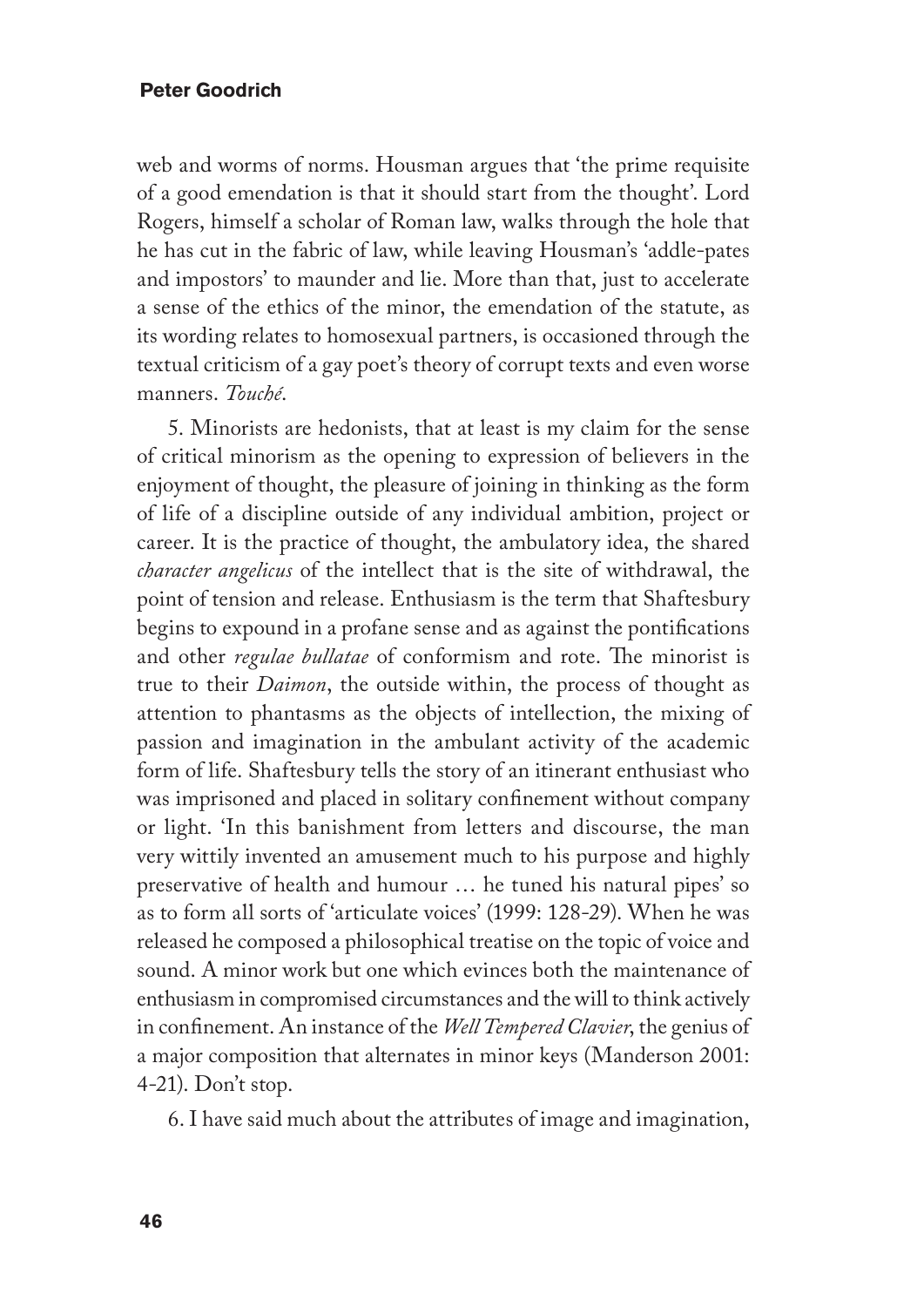phantasm and enthusiasm as the media of the child, and as the avenues of invention, the tools of creative thought for the minorist. These aspects of phantasy and play of imagination in thought, of thinking as participation in the perambulation of a collective reverie in its various modes and inspirations gains another minor expression in the concept of fiction or Deleuze's fabulation. The latter term has the advantage of connoting fabrication, figure and making, and suggests a last though not lasting image of the minor in Quintilian's *Declamationes minores*. 32 These were in the main exercises, legal arguments as to hypothetical conflicts in the future and fictive tense. Potential lawsuits and their rhetorical and often humorous argumentation. *Pro* and occasionally *contra*, but never to judgment. Quintilian taught, in this genre, the free flow of future ideas, the passages of thought and their modes of *advenience*. The latter term, *adveniences*, according to Barthes, are points of attraction, images and ideas that 'set me off', that *advene* and transport (1974: 19).33 The image that *advenes* is one that instigates an adventure in thought, a haptic and incomplete becoming, the minority of an idea helped on its way.

To cut a hole in the fabric of law is to insist upon more than law within the institution of legality. The hole, rend or tear that is made by the minor, by commitment to minority, thus turns minorist offices against the comfort of the constant and the habitus of habit. The minor practice exists so as to let the phantasm through the breach and in doing so breaks down the abstraction of the legal norm. Figures, *dramatis personae* – same sex married couples, Persian cats, malapropisms, allegories on the Nile, long forgotten genders and denizens, King Canute, lines and apparatuses – emerge in the space of judicial judgment and their accompanying corridors and choral opinions. The minor, the child, threatens to make law real and all too human. Alternately, precariously, the minor is an ontology in law, a visceral mode of occupying an institutional space, a lifestyle in contestation with a form of life. As ontology, as minor gesture, singular life, there is a sense of resistance, of interruption and of puncturing that veers away from the abstraction and mere, because closed, epistemology of law.34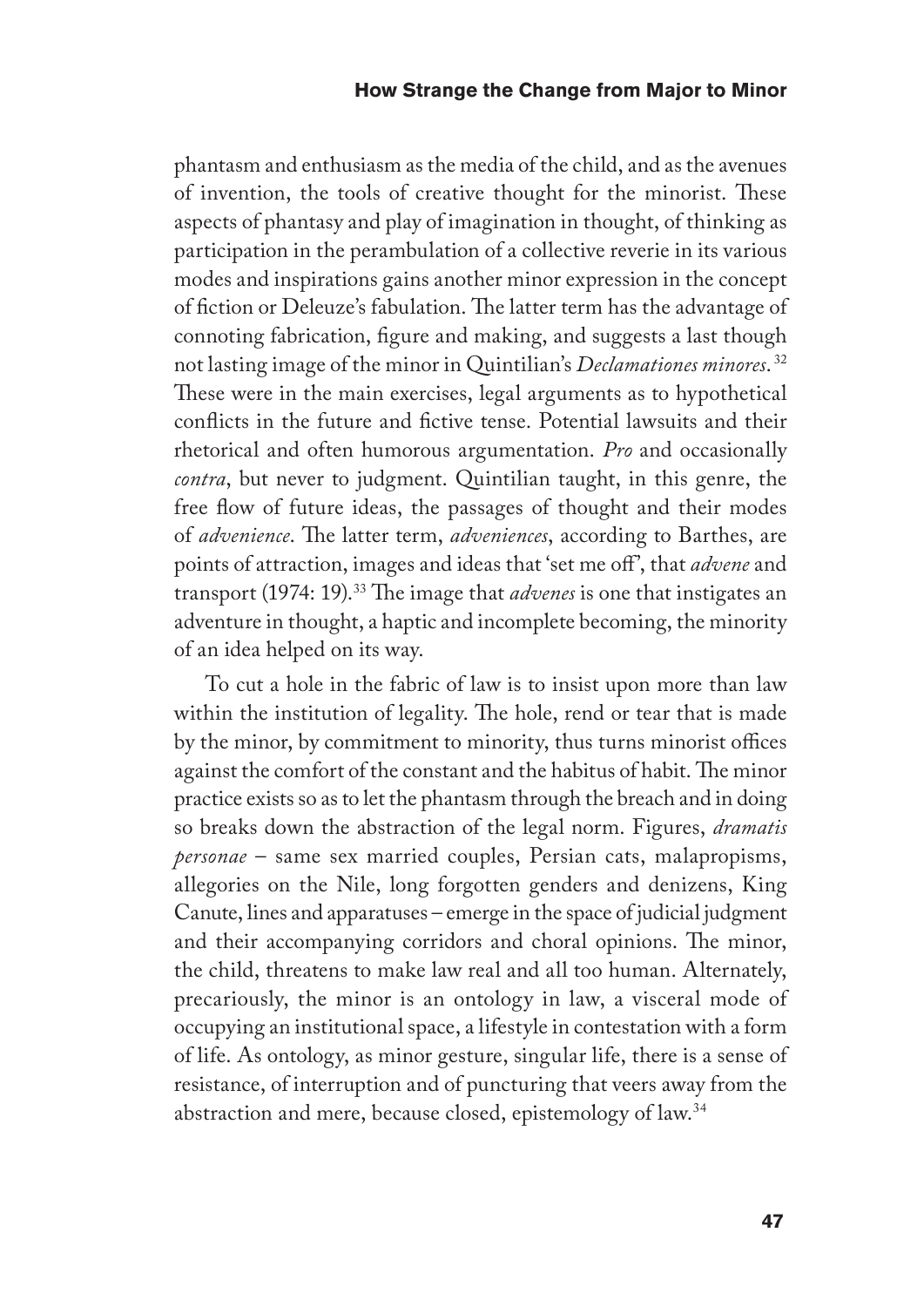#### **Endnotes**

- ∗ Professor of Law, Cardozo School of Law and Visiting Professor, School of Social Science, New York University Abu Dhabi. My thanks to my critics, Emanuele Coccia, to Adam Gearey, Olivia O'Barr, Chris Tomlins, Rivka Weil and the anonymous reviewers for the Journal.
- 1. I insist on using the earlier edition because I happen to have it, but more because modern editions do not reproduce the *emblemata* that Shaftesbury was at pains to include, and also dispense with the typography of the earlier editions, as if images and orthography were entirely dispensable to the operation of signs. On which, see Felix Paknadel (1974: 290).
- 2. In addition to Lewis and Short (1958), see Baxter and Johnson (1934).
- 3. The term *minumenta* is found in William West (1601) at 192 verso, where proof of ownership in Chancery can be through examination of '*minumenta, scripta, recorda, transcripta, territoria, chartas, ac alias evidentias* …'
- 4. The 1672 edition of John Cowell's *Interpreter* [1610] edited by Thomas Manley carries the same definition.
- 5. On the generality or impersonality of thought, drawing on Averroes, see Emanuel Coccia (2005) and also Roberto Esposito (2015).
- 6. This forms the last line of the dedication to *Justinian's Institutes* and is generally not glossed. See Pierre Legendre (2007); and the excellent study of images and childhood by Vicky Lebeau (2008).
- 7. The concept of symbolic birth is taken from Alexandra Papageorgiou-Legendre (1990) 56-65.
- 8. *Institutes* Proem.
- 9. Discussed in Goodrich (2006) s.v. law.
- 10. Discussed, opposed, ridiculed in Anthony Ashley Shaftesbury (1714) 63-70.
- 11. Henry de Bracton, [c.1250] (1958) 127b. The filial fear of law and the designation of judges as *sacerdotes*, as holy men, comes from Sir John Fortescue, *De Laudibus legum Angliae* [c 1460] (1998) though we find it in varying forms in all of the subsequent pedagogic texts.
- 12. Bracton (1958) vol. 3, 368 can also be accessed through http://bracton. law.harvard.edu/Framed/mframe.htm
- 13. *The King v Almon* 97 Eng. Rep. 94 [1765].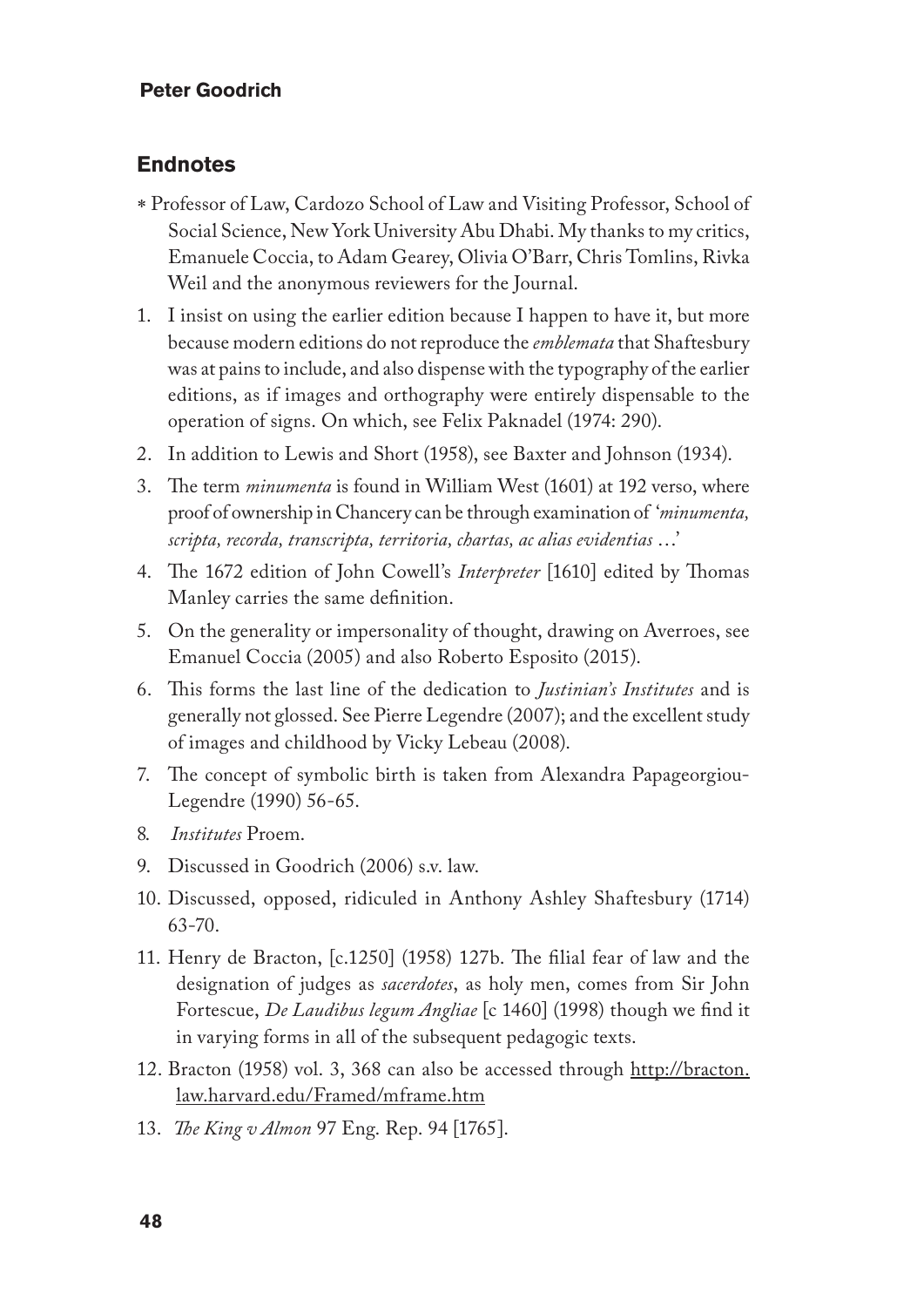- 14. *The King v Almon*, at 99. (Almon, a bookseller, had criticized Lord Mansfield for a decision relating to the English radical and Parliamentarian John Wilkes).
- 14. On the implications of the maxim, see Grenville Sharp (1779). Intriguingly, and supportive of Bataille's theory of the child as sovereign in their limited kingdom, it is also a maxim of law that prescription does not run against a child.
- 15. Sir William Blackstone, [1765-69] (2016) vol. 3.22, 218-219 discussing, appropriately enough the proofs of the non-age – the minority – of the cognizor, 'or to set aside a statute or recognizance entered into by an infant'.
- 16. I should note, accuracy requires it, honesty comports with it, that there is a recent edition of the *Logike* which appeared in 2013, edited by one Steve Sheppard, but it begins in conformity with my sense: 'As a matter of legal history, the work is now largely unknown'.
- 17. Fraunce (1588) preface. For more on this theme, to avoid repetition, see my 'A Short History of Failure' in *Languages of Law* (1992); and, of course, because I mentioned him in the last footnote, Steve Sheppard, 'Abraham Fraunce, Legal Analysis, and Legal Scholarship', the Introduction to the 2013 reprinting of a facsimile edition of *The Lawiers Logike* (Clark, NJ: Lawbook Exchange, 2013).
- 18. In slightly more contemporary terms, see Fiona Cowney (2004) which, based on surveys, finds that the primary reason for studying law was to please the parents.
- 19. O. Barr, (2016) 61, defining jurisprudential office as 'the practice of a lawful life'.
- 20. Gilles Deleuze and Félix Guattari, *A Thousand Plateaus: Capitalism and Schizophrenia* (London: Athlone, 1987) at 105. My commentator of choice on Deleuze and the minor, an informed and intellective minorist, is Edward Mussawir, *Jurisdiction in Deleuze: The Expression and Representation of Law* (Abingdon: Routledge, 2011).
- 21. Karlo Tuori, *Critical Legal Positivism* (Aldershot: Ashgate, 2002) ix: '[I]f law is a coercive and, at least in this sense, repressive order, how can a legal scholar, conscious of this fact, justify her own activity, which necessarily contributes to the reproduction of this order?'.
- 22. O. Barr, *Movement*, 59.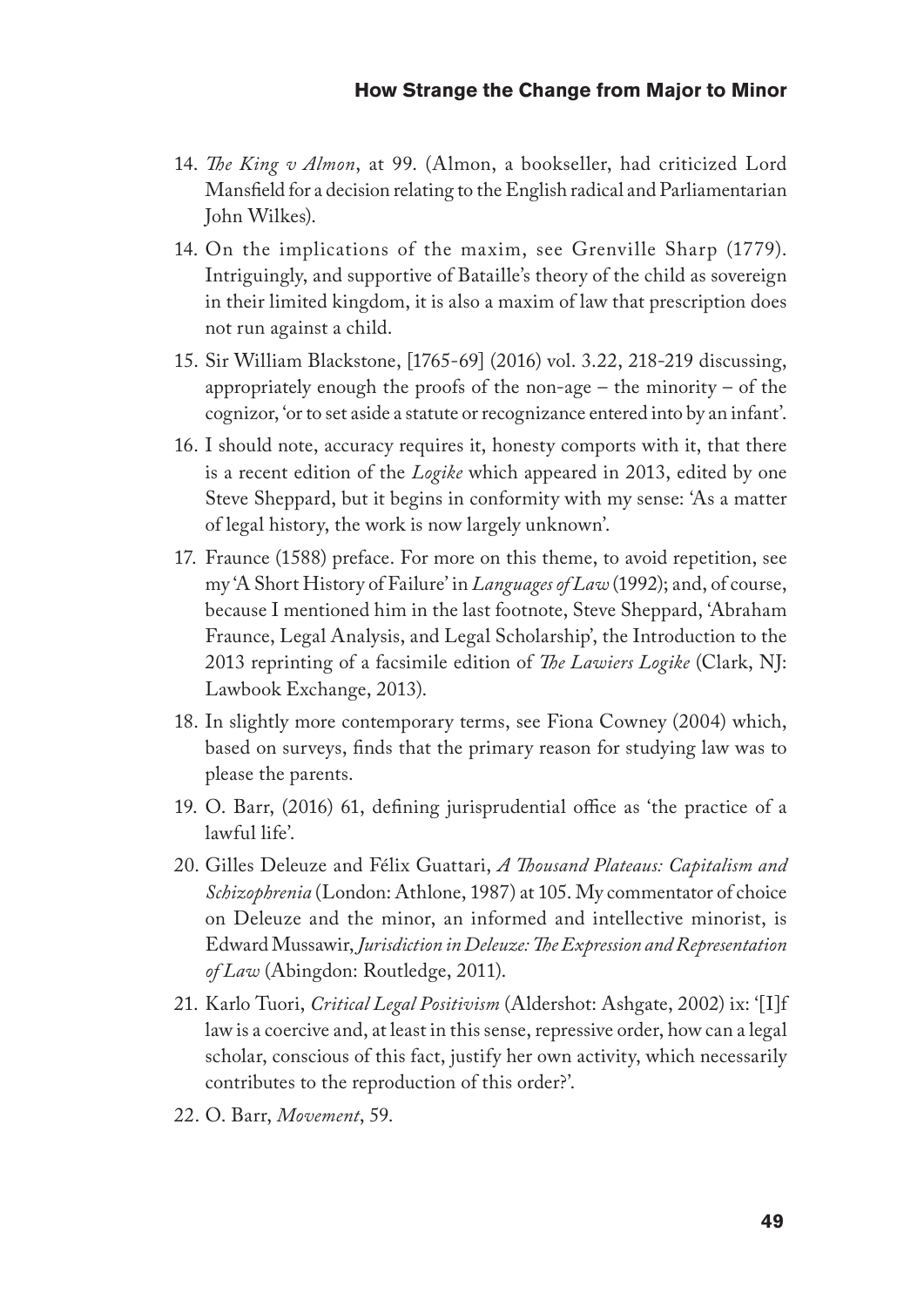- 23. Elisabeth Eneroth, *Critical substantive validity testing of legal norms*  (Stockholm: Jure, 2016) 16.
- 24. Pietro di Giovanni Olivi, *Expositio super regulam,* (éd. par D. Flood, Wiesbaden 1972) 117: Regula et vita fratrum minorum, vocans eam non solum regulam sed et vitam, ut sit sensus quod est regula, id est recta lex, et forma vivendi … Cited in Emanuel Coccia, '"Regula et vita": Il diritto monastico e la regola fanscescana' 20 *Medioevo e Rinascimento* (2006) 97, 135.
- 25. Giorgio Agamben, *The Highest Poverty: Monastic Rules and Form-of-Life,* 86.
- 26. The root is St Augustine though see also Nicola Masciandaro, 'Womsign', in Scott Wilson (ed.), *Melancology: Black Metal Theory and Ecology* (London: Zero Books, 2013) 81.
- 27. Should it be relevant, the notion of impersonality references the escape from persona that minority implies and that universality – everyone and no one, an escape from the One – dictates. See especially Roberto Esposito (2015).
- 28. For details, see P.G. Walsh, 'Introduction' to the translation of the *Tractatus de amore*: P.G. Walsh (trans.), (1993).
- 29. Ovid, *Heroides*, 19.31.33
- 30. *Ghaidan v Godin-Mendoza* [2001] 1 AC 27 (HL).
- 30. The most recent translation by Shackleton Bailey, published in the Loeb Classical Library, is published as Quintilian (2006).
- 31. Dynamically recuperated and discussed in David Panagia (2016) Thesis 1.
- 32. On which, see Erin Manning (2016) 7: 'This capacity to actualize, at the edge of the virtual where the actual is not-yet, is what makes the minor a gesture …'

#### **References**

Agamben G 1993 *Infancy and History* Verso London

- -- 2015 *The Use of Bodies* Stanford University Press Palo Alto
- Auvergne Martial d' 1731 *Les Arrets d'Amours avec l'amant rendu Cordelier. Accompagnez des commentaires juridiques, et Joyeux de Benoit de Court* Changuion Amsterdam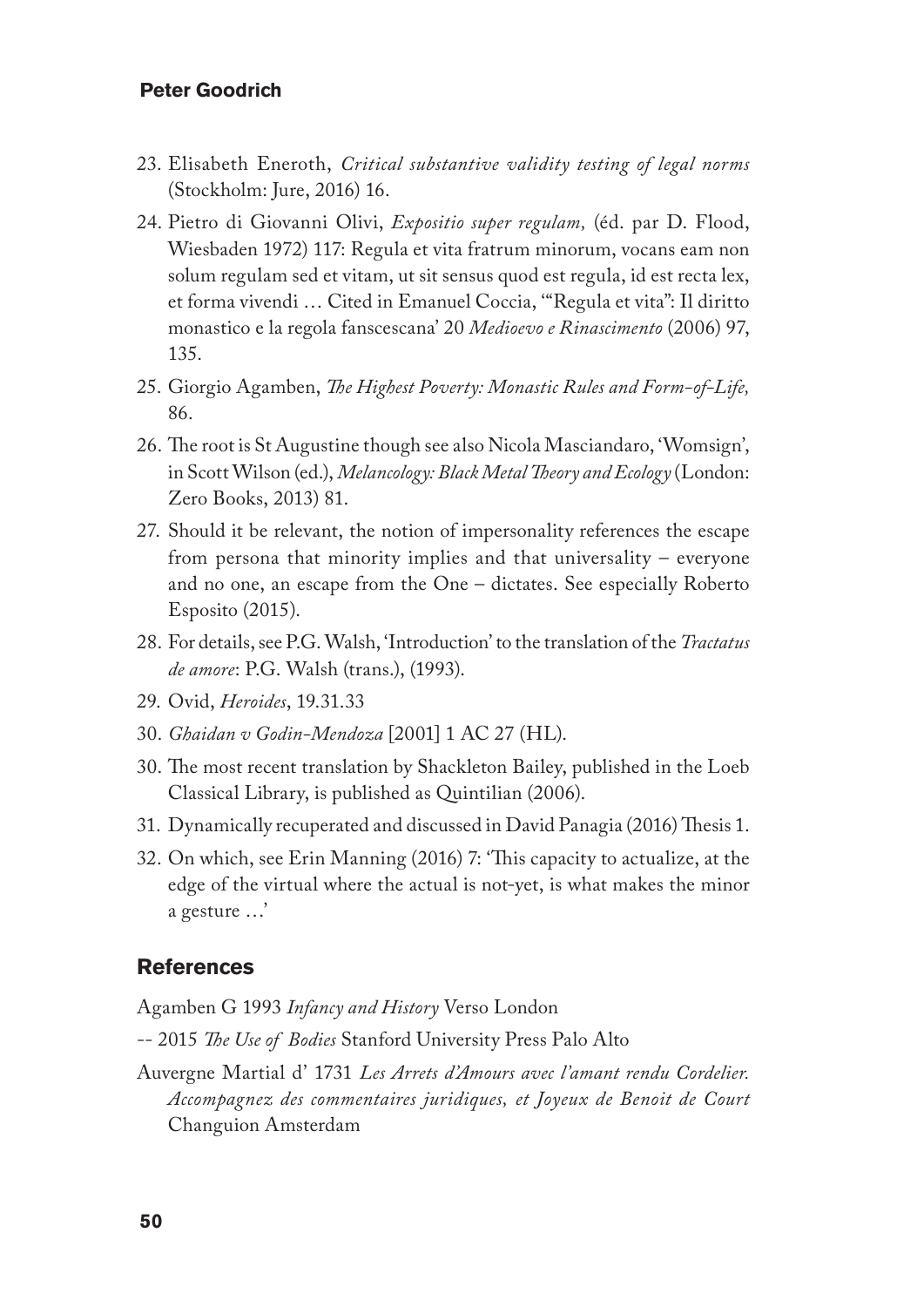- Barr O 2016 *A Jurisprudence of Movement. Common Law, Walking, Unsettling Place* Routledge London
- Barthes R 1984 *Camera Lucida: Reflections on Photography* Flamingo Press London
- Baxter and Johnson 1934 *Medieval Latin Word-List* Oxford University Press Oxford
- Bracton Henry de [c 1250] 1958 *De Legibus et consuetudine Angliae* [c.1250] (Woodbine ed.) Harvard University Press Cambridge, Mass.
- Blackstone Sir William [1765-69] 2016 *Commentaries on the Laws of England* Oxford University Press Oxford
- Capellanus A [1170] 1993 *Tractatus de amore*: P.G. Walsh (trans.), *Andreas Capellanus on Love* Duckworth London
- Coccia E 2005 *La transparenza delle imagini. Averroè e l'averroism* Mandadori Milan
- Coke Sir Edward [1611] 1777 *Reports* Rivington Press London
- -- 1629 *The First Part of the Institutes of the Laws of England; or, A Commentary Upon Littleton, not the name of a Lawyer only, but of the Law it selfe* I. More London
- Cowell J 1672 *Nomothetes, the interpreter containing the genuine signification of such obscure words and terms used either in the common or statute lawes of this realm* Streater London
- Cowney F 2004 *Legal Academics: Cultures and Identities* Hart Oxford
- Deleuze, G 1995 *Negotiations* Columbia University Press New York
- Deleuze G and Guattari F 1987 *A Thousand Plateaus: Capitalism and Schizophrenia* Athlone London
- Dorsett S and McVeigh S 2007 'The *Persona* of the Jurist in Salmond's *Jurisprudence*: On the Exposition of "What Law Is …"' 38 *VUWLR* 771
- Esposito R 2015 *Two. The Machine of Political Theology and the Place of Thought* New York Fordham University Press, 2015
- Fortescue, Sir John [c 1460] *De Laudibus legum Angliae* Cambridge University Press Cambridge
- Fox, Sir John 1927 *The History of the Contempt of Court: The Form of Trial and the Mode of Punishment* Clarendon Press Oxford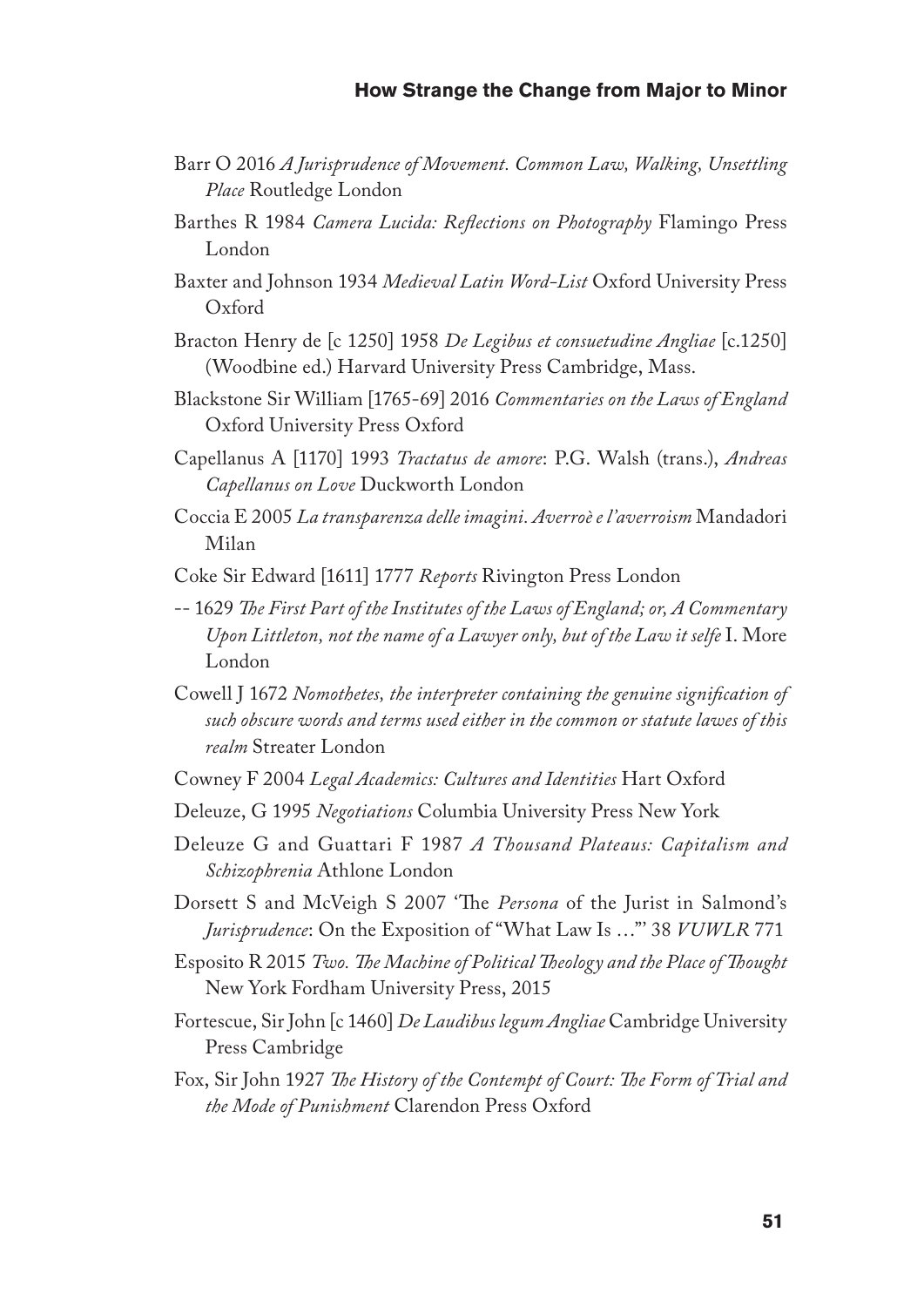- Fraunce A 1588 *The Lawiers Logike, exemplifying the præcepts of Logike by the practice of the common lawe* Howe London
- Fulbeck W [1599] (1829) *Direction or Preparative to the Study of the Law* W.T. Clark London
- Goodrich P 1996 *Law in the Courts of Love: Literature and Other Minor Jurisprudences* Routledge London
- -- 2006 'Law', in Sloane T (ed.) *Encyclopedia of Rhetoric* Oxford University Press Oxford
- *--* 2006 *Laws of Love: A Brief Historical and Practical Manual* Macmillan London
- Housman AE 1962 *Selected Prose* Cambridge University Press Cambridge
- *Justinian's Institutes* [635] 1987 (Birks & McLeod eds, Duckworth London
- Lebeau V 2008 *Childhood and Cinema* Reaktion London
- Legendre P 2007 *La Balafre. À la jeunesse désireuse* … Mille et Une Nuits Paris
- Lester J 1989 *Between Modes and Keys: German Theory 1592-1802* New York Pendragon
- Levins P 1570 Manipulus vocabulorum: *A Rhyming Dictionary of the English Language* Oxford University Press Oxford (Wheatley ed 1867)
- Lewis C & Short C 1958 *Latin Dictionary* Oxford Uninversity Press Oxford
- Manderson D 2000 *Songs Without Music: Aesthetic Dimensions of Law and Justice* University of California Press Berkeley and Los Angeles
- Manning E 2016 *The Minor Gesture* Duke University Press Durham
- More H 1662 *Enthusiasmus Triumphatus* Flesher London
- Paknadel F 1974 'Shaftesbury's Illustrations of Characteristics' 37 *Journal of the Warburg and Courtauld Institutes* 290.
- Panagia D 2016 *Ten Theses for an Aesthetic Politics* Forerunners Press Minnesota
- Papageorgiou-Legendre A 1990 *Filiation: Fondement généalogique de la psychanalyse*
- Partridge E 1958 *Origins: The Encyclopedia of Words Their Meanings, Etymology, and Uses Through History* New York: Macmillan
- Quintilian 2006 *Minor Declamations* Harvard University Press